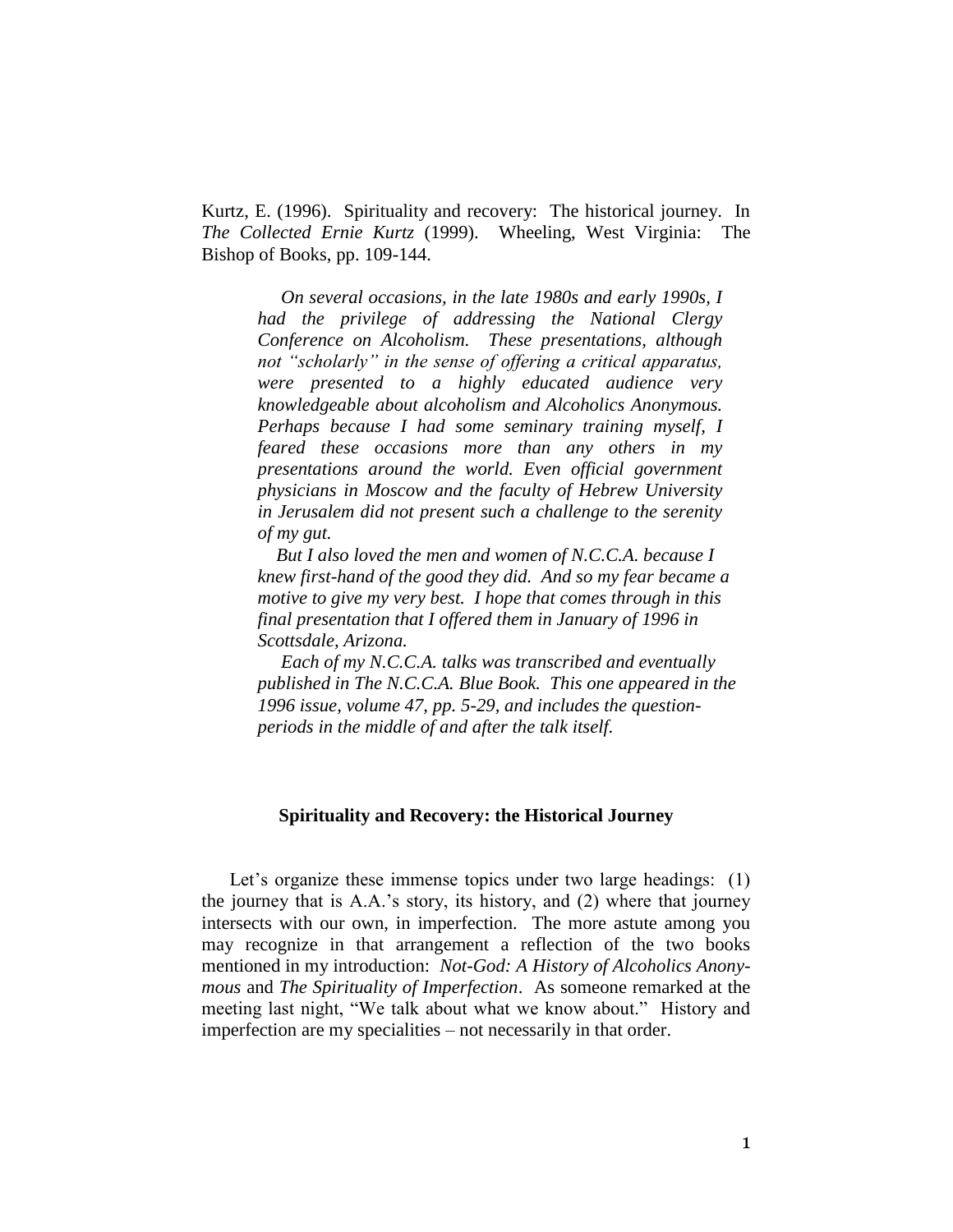#### **The History of Alcoholics Anonymous: Its Importance**

History is important less because, in Santayana's often quoted but rarely grasped caution, "Those who do not remember the past are doomed to repeat it" than because, in words variously attributed to Dickens and Goethe: "Those who have no memory, have no hope." There is a link between memory and hope: both are fragile, and so each sustains the other, and each needs all the help it can get from the other. And this is why the *real* story of Alcoholics Anonymous is important. We need hope, and our hope is founded in memory.

#### **Recent Publications and Scholarship**

There are a couple of things going on right now on the topic of A.A.'s story. First, and most exciting, we have new works offering insight into A.A. history and more. Some of you may be familiar with Father Bob Fitzgerald's book, *The Soul of Sponsorship*, which draws on the letters between Bill Wilson and Father Edward Dowling, the Jesuit priest to whom Bill referred as his sponsor, although Dowling was not an alcoholic. Himself a Jesuit, Bob drew on the Society's archives as well as A.A.'s, and he not only has gathered some of the letters into that book, but he offers connective material that puts the letters in a context that help readers appreciate their significance in the lives of both men.

There is also Mary Darrah's work on Sister Ignatia. We need still more on Ignatia and St. Thomas Hospital in Akron and the program at St. Vincent's in Cleveland. Also, in the area of recently published histories, you may be familiar with Nell Wing's reminiscences, *Grateful to Have Been There*, and Arizona's A.A. archivist Wally P.'s new book on the History of A.A. Intergroups, *But For the Grace of God*. Wally offers interesting glimpses into local early Alcoholics Anonymous. For example, in Los Angeles, they used to have a screening committee. You could get kicked out of A.A. in Los Angeles in the early days: if you slipped twice, word was passed around and no group would admit you.

Beyond the directly historical, we are being blessed with some excellent dissertation studies of aspects of Alcoholics Anonymous. An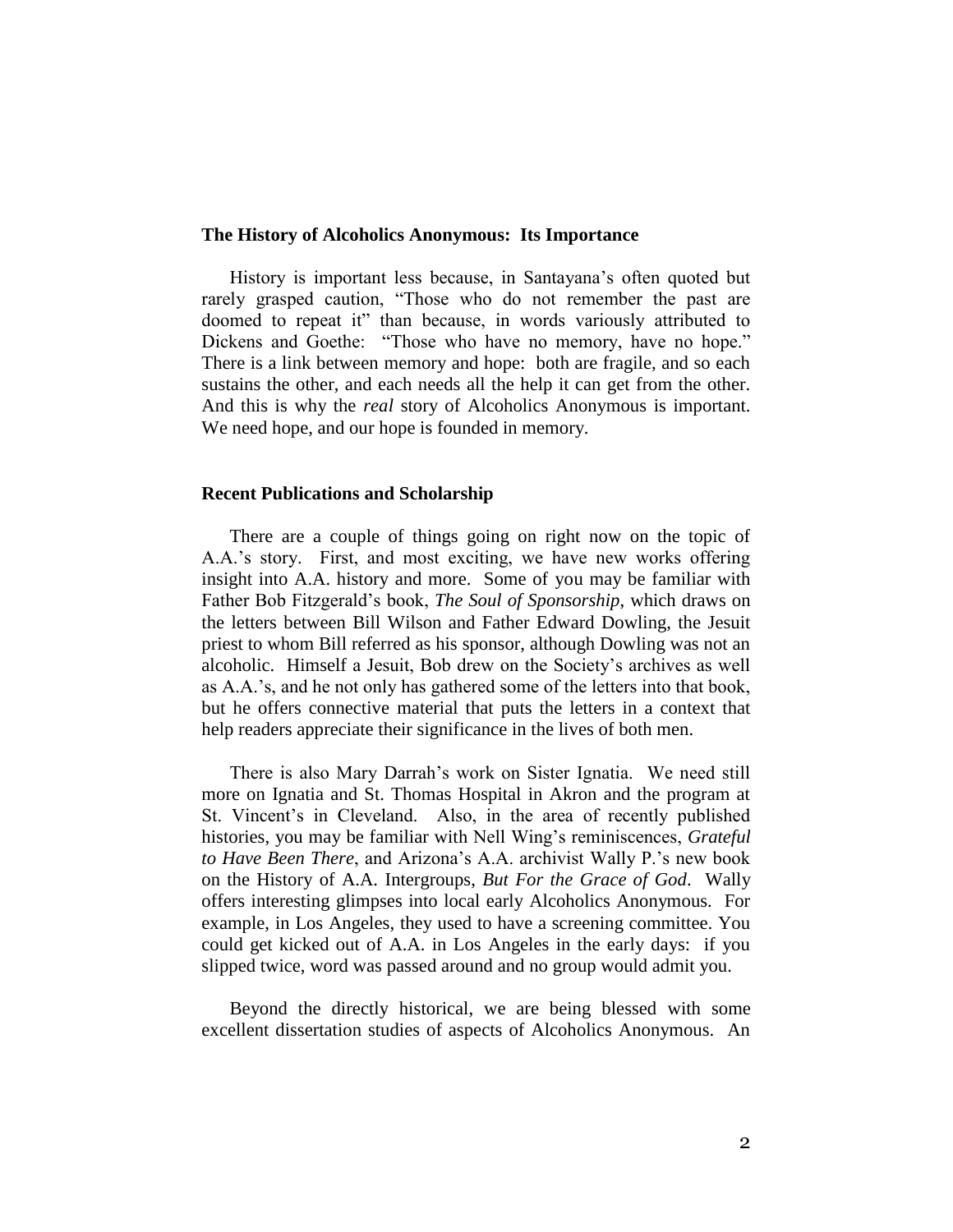Episcopal priest, Michael Wyatt, last December defended a dissertation at Emory University on the relationship between A.A. spirituality and American pragmatism. Wyatt's dissertation is unlikely to be published as a book, but be alert for the articles Michael may spin off: he offers some challenging interpretations of A.A. spirituality and how aspects of an American spirituality filters into the churches.

There is a recent dissertation out of Northwestern University by Kathleen Flynn. Its direct subject is the story-style of A.A. talks – Kathi's field is performance studies – but along the way she offers a telling analysis of A.A. convention gatherings and the developing A.A. shrines such as Dr. Bob's house in Akron. And at the University of Rochester, an anthropology candidate, Maria Swora, is completing a dissertation on what happens in A.A. meetings and how that has changed over time. Rochester, New York, had one of the early "Wilson Clubs" and for a long time was a bastion of the old-time A.A. that had definite membership requirements, so Maria is working a rich lode.

On the level of scholarship beyond the dissertation level, of most interest to you may be a book coming out in the Fall of 1996 by a theologian, Linda Mercadante, who measures A.A. and theology and the Church against each other. The proliferation of the Twelve-Step insight, genuinely or not, complicates this study, but it is the most competent scholarly study of which I know that brings to bear on Alcoholics Anonymous the insights of the theological tradition. Some points are sure to enlighten you; and some points you will as surely wish to argue. Mercadante is especially critical of the expansion of addiction as a metaphor, and she takes on various theologians as well as non-theologian popularizers such as Gerald May.

So not only A.A. but serious study of A.A. is vibrantly alive, and no matter what the explicit field of study, each of these works sheds further light on A.A.'s continuing story. I maintain a bibliography of serious literature on Alcoholics Anonymous, and it currently comprises some 2,000 items, with about five or six new additions each month.

## **The Dangers in Distortions of A.A.'s Story**

That was the good news. Less happily, there have also recently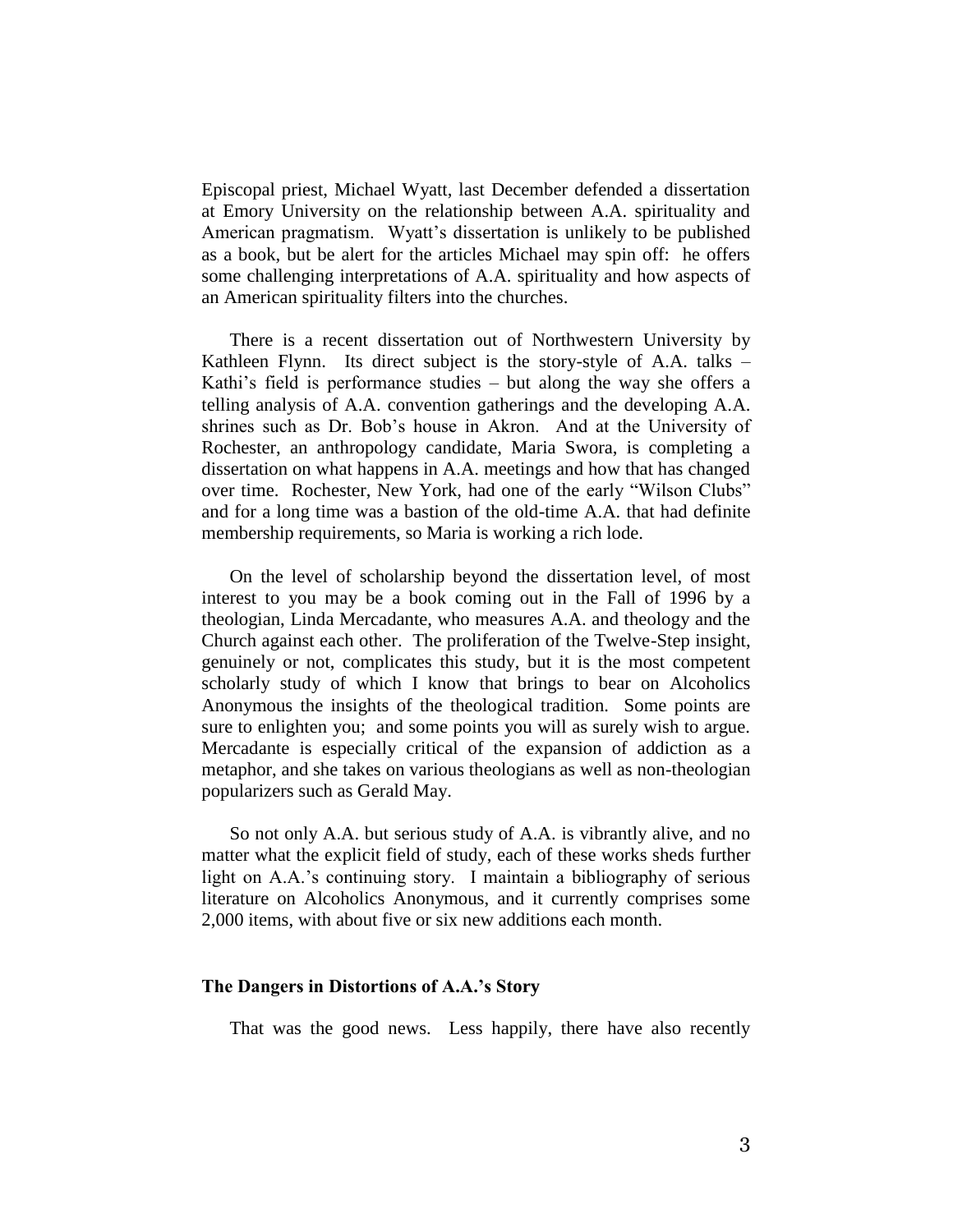appeared people who in pursuit of particular agendas tell A.A.'s story in ways that distort its history. Of particular concern are the Oxford Group enthusiasts who try to provide historical underpinning for what has become a movement to Christianize Alcoholics Anonymous by reinterpreting A.A.'s early history. Some of these zealots at times directly denigrate the contributions of Sister Ignatia and Father Dowling in their single-minded, indeed narrow-minded, attempts to prove that A.A. came out of "Bible Christianity." It is unlikely that you will confront many of these people directly, because usually they do not have much contact with Catholic clergy. But they tell their versions, and some of the distortions and half-truths get spread around.

There is nothing wrong with reinterpretation, so long as it is based on evidence. One reason we tell stories is to upgrade memory, and we revise our stories and our memory as more information comes in. But there are three guidelines that should undergird that process in any genuinely historical study.

First, there has to be evidence for any claim. Just because you think "it would be nice" if something happened in a certain way does not mean that it did. Some people think that Bill Wilson must have known Dr. Bob before Bill ever went to Akron back there in April of 1935. Maybe he did. I do not know, for certain, but all the evidence that we have says that he did not and, therefore, if someone says that he did, please show me your evidence. This may not seem like such a big deal, except that it would call into question Bill's fundamental honesty on a key issue. And so it is not merely trivial, like whether Dr. Bob had his last drink on June 10th or June 17th. Thanks to the research and evidence turned up by a New Jersey attorney, it seems probable that June 17th is the correct date, and the same evidence suggests how naturally such a memory error might have occurred. So we have been celebrating A.A.'s birthday a week early each year: I doubt that discovery impacts anyone's sobriety much, one way or the other.

The second requirement is that you have to look at *all* the available evidence. Yes, certain things did happen in Akron. But other things were also happening in New York and elsewhere. The historical storyteller has to take into account *everything* that we know, not just the facts that he or she happens to like. Actively drinking alcoholics are pretty good at the latter – just looking at those truths that they like. You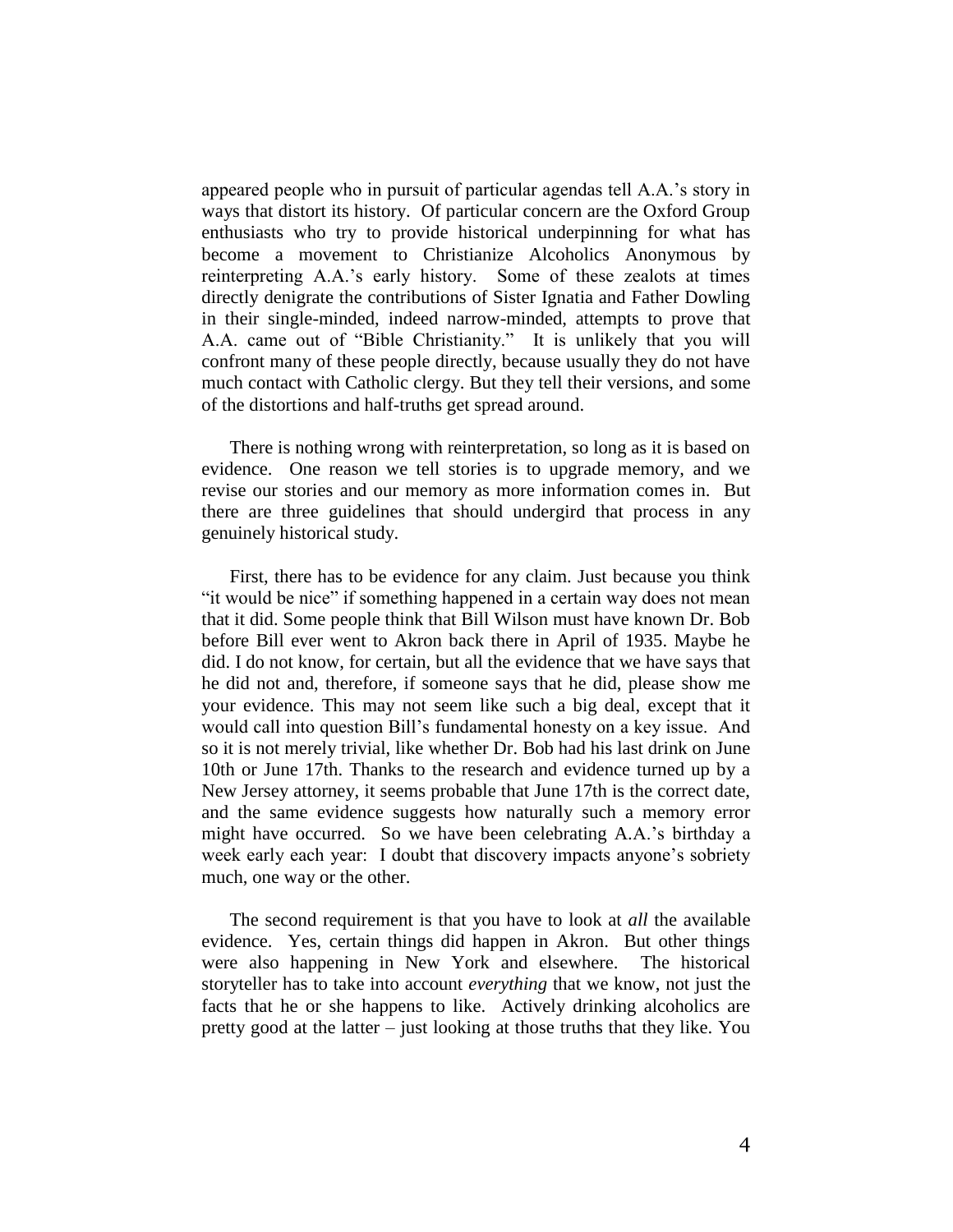can make a marvelous story out of the things that you like. "Well, I always got up and got to work in the morning; I never missed a day's work." But you do not bother mentioning that you had to be poured into bed every night and how often you went home from work at midday, or whatever the rest of the story was. Truth and honesty require examining and incorporating *all* the available evidence.

Third, you also look at what else is going on at the time, the context, the wider "climate of opinion." Yes, the book *Alcoholics Anonymous* shows signs of being influenced by Oxford Group literature. But also being read at the time were Karen Horney's 1937 book, *The Neurotic Personality in Our Time*, glimmers of which can also be found in the Big Book. And in Dale Carnegie's 1935 best-seller, *How to Win Friends and Influence People*, you will find a chapter titled, "When You Are Wrong, Promptly Admit It." Some early A.A. members had been in therapy with Horney or her disciples. Bill Wilson, for one, revered Carnegie. In discussing influences on early A.A. thinking, then, these names merit mention along with those of William James and Henry Drummond and Emmet Fox.

## **Sister Ignatia, Father Dowling, and the Oxford Group**

Too often, at least for my taste, the distortion that overplays the role of the Oxford Group in the origins of Alcoholics Anonymous also underplays the roles of Sister Ignatia and Father Dowling.

In this area, too, there are trivia. For example, did the practice of passing out chips originate in Sister Ignatia's practice of giving Sacred Heart badges to the hospital program's graduates? It would seem so. But far more important are questions such as what shaped Bill Wilson's ideas on discernment. Did those understandings derive from his conversations with Father Dowling, which might suggest thinking about those ideas within the larger Ignatian tradition? Or did his ideas on discernment come from the Oxford Group tendency to label everything in either-or, good-bad, categories?

If we look at the rest of Bill's writings, especially his description of humility as an avoidance of either-or and an acceptance of both/and, you can sense the Dowling influence. This is not a trivial matter, because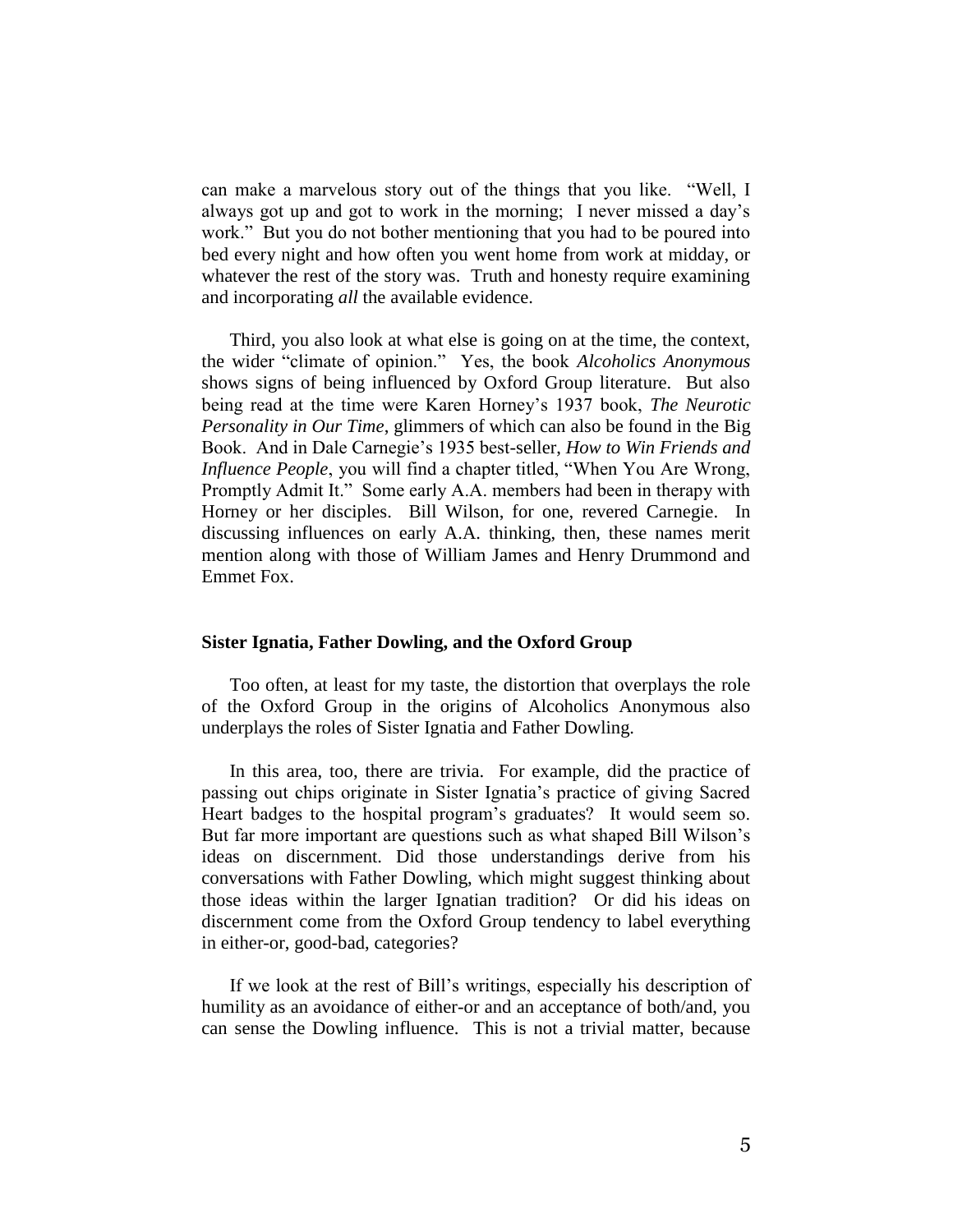how Bill understood discernment comes through in the way he presents spirituality in the *Twelve Steps and Twelve Traditions* book. Bill was not God. Bill Wilson not only probably made mistakes: he surely made mistakes. Some people write Bill off totally because of one or another of his mistakes, for example, his mistress. Others concentrate on the fact of Bill's faithfulness and loyalty to that woman. Similarly, some seem determined to be scandalized by Bill's experiments with LSD, while others see in them evidence of his determination to find ways of helping even those alcoholics who seemed tone-deaf to the spiritual. A lot depends on the eyes that you bring. In general, in fact, as in so many other matters, what people tell us about Bill Wilson tells us even more about themselves. Not exactly a new insight to those schooled in psychology or Patristics, eh?

The Oxford Group began in the first decade of this century as the "First Century Christian Fellowship." It was one of the many periodic attempts to recapture first-century Christianity. Later, it would be known as Moral Re-armament, the name-change coming after Frank Buchman, its founder, made some rather incautious statements praising Adolph Hitler. By that time, 1938, New York A.A. had departed Oxford Group auspices, though that connection with what has been called the womb out of which Alcoholics Anonymous was born continued longer in Akron.

But perhaps less "maternal womb" than "surrogate parent," for to concentrate only on the relationship of A.A. to the Oxford Group misses the always present shadow and awareness of Carl Jung, among others. Even though Wilson did not write to Jung until 1961, there was abroad in the fellowship awareness of the story of Rowland Hazard and what Jung had said to Rowland. As much as that may have been twisted and partially forgotten, the essence of it was still there – so much so that when Bill got around to writing to Jung in 1961, the psychiatrist recognized in Bill's letter what he had said to Rowland. That is a good check on whether it had been distorted: Jung did not answer, "No that is not what I said. What I really said was. . . ." I find it fascinating, in this era of suspicion about memory, that A.A.'s oral tradition maintained that story that accurately for close to thirty years.

There is also the continuing impact of Dr. William Duncan Silkworth. In 1937, two years before the publication of the Alcoholics Anonymous Big Book, Silkworth published, in the journal of the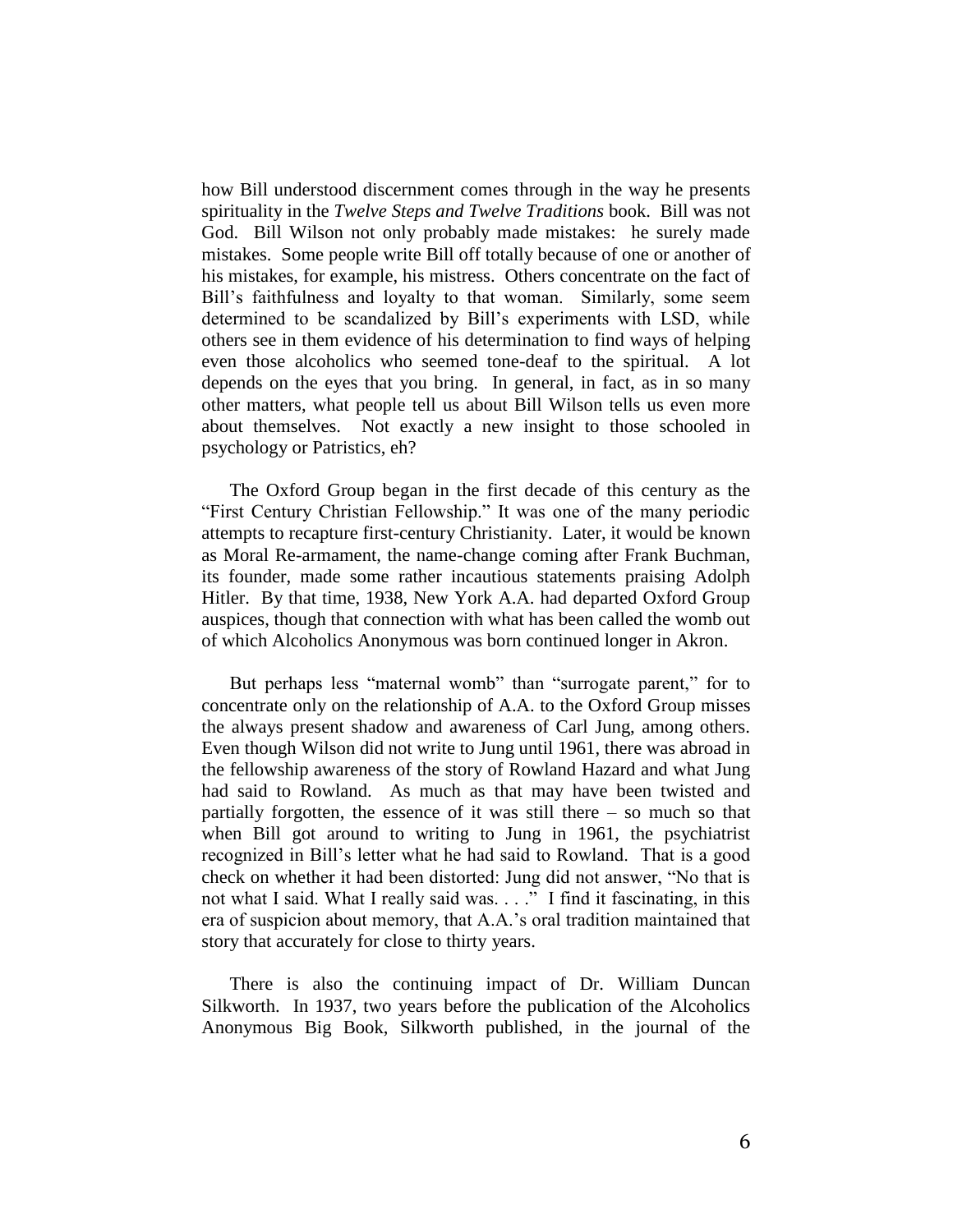Medical Society of New York, an article dealing with the distinction between two terms, two words: decision and resolution. If you read that article, I suspect you will never hear the words of the Third Step in exactly the same way again. Under the title, "Reclamation of the Alcoholic," Silkworth observed to his fellow physicians:

Without quibbling over words, I wish to differentiate between a decision and a resolution or declaration of which the alcoholic has probably made many already. A resolution is an expression of a momentary emotional desire to reform. Its influence lasts only until he has an impulse to take a drink. A decision on the other hand is the expression of a mental conviction based on an intelligent conception of his condition. Often when a resolution is made, individual must fight constantly with himself. The old environment forces are still a raid against him and he finally succumbs to his old means of escape. However, if he has made a decision through understand of facts appealing to his intelligence, he has changed his entire attitude. No will power is needed because now he is not tempted.

That article is of course not the whole story of Silkworth's impact. "Silky" was always there, always available, in those days when Bill was hanging around Towns Hospital seeking out new prospects. It was Silkworth, remember, who gave Bill the advice that shaped how Bill told his story when he first met Dr. Bob Smith. And evidence suggests that Silkworth's brief advice did more to shape how A.A. storytelling developed than did all the Oxford Group's ranting about "sharing for witness."

Then too, many of the early A.A.s had been in treatment, some with followers of Richard Peabody or others influenced by the Emmanuel Movement, some with students of Karen Horney. The emphasis on the Oxford Group derives from a blinkered view of early A.A. Yes, there were three times as many members in Akron as in New York City well into 1940. And most of the Big Book stories in the first edition come out of Akron. Even that early, however, the New Yorkers had a disproportionate influence on the development of A.A. nationally. Because many worked in sales and traveled, when inquiries came in, they were the ones who were more likely to go to those places and meet those people. And when other Americans traveled, they were more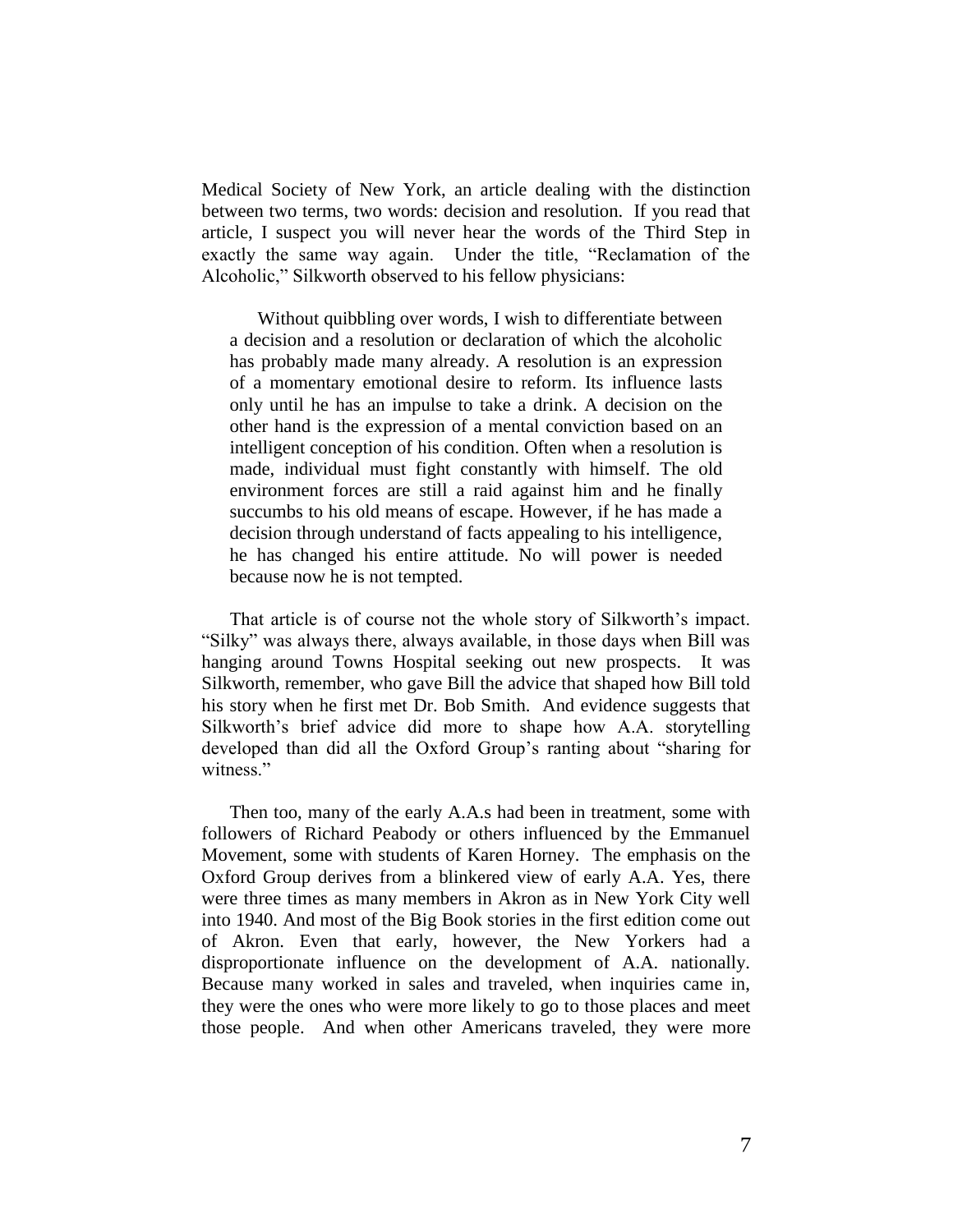likely to visit New York than Akron or even Cleveland. Especially after the publication of the Big Book and the Jack Alexander article, when people inquired about A.A., they wrote to New York: that's the address that was given. So despite their initial small numbers, the New York A.A.s had an impact out of proportion to those numbers. You don't just count members to tell where the center of gravity is: you look also at relative weight.

Even in the midwest heartland, the 1939 split of the Clevelanders from Akron was over the Oxford Group connection. And immediately there were splits in Cleveland itself, and this fact and process tells us something else that was not only important in early Alcoholics Anonymous but that may have increasing significance today, not least because so many forget this early history.

#### **A Bridge Between History and Spirituality: Varieties**

A theme that bridges A.A. history and A.A. spirituality – and probably history and spirituality in general – is openness to *difference* and therefore the cherishing of *varieties*. Because we are finite, there is no "once and for all"; or, in the words of Chapter Five: "First of all, we had to quit playing God. It didn't work."

If I were to write another book on A.A., its title would be *Varieties of the Alcoholics Anonymous Experience*. The vast diversity of meetings and groups is surely the outstanding characteristic of A.A. today. But this is not some new, postmodern thing. From the very beginning there were these varieties of A.A. understanding and experience. They have always been with us. The main problem of those who exaggerate the Oxford Group influence is that they are looking at only one small part of the story – small even in 1937 and surely by 1939.

## **Secrets**

A final note on the Oxford Group, and A.A.'s departure from its auspices and rejection of many of its thrusts – an important final note, because the recent trend toward the therapizing of Twelve-Step spirituality intriguingly brings in its wake an Oxford Group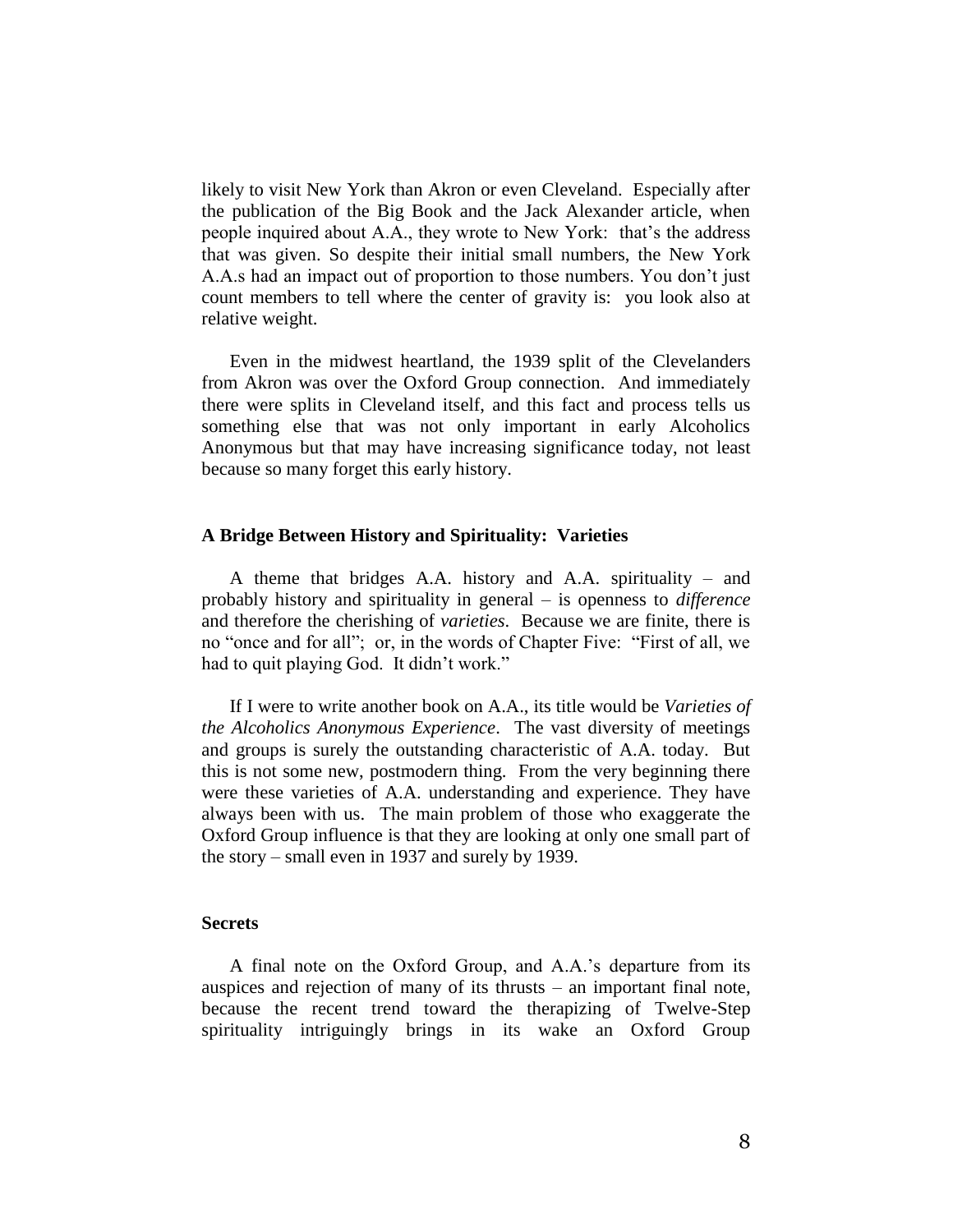understanding originally and vigorously rejected by the early members of Alcoholics Anonymous.

One Oxford Group saying that the early A.A.s definitely rejected has come into strange re-use in some of the ersatz Twelve-Step groups that have proliferated in more recent times – the sick saying that "You are only as sick as your secrets." That is not Alcoholics Anonymous; that is Oxford Group. In fact, one of the reasons why A.A. left the Oxford Group was that the idea of group guidance meant public confession. The A.A. insight is captured in the formulation of its Ninth Step, with its sensitivity about "... except when to do so would injure them or others." The Oxford Group distinguished "sharing for confession" and "sharing for witness" but encouraged both. Early Alcoholics Anonymous adopted, slowly, the telling of stories that "disclose in a general way," but the members adamantly rejected the intrusive lack of respect inherent in what a later generation would term "letting it all hang out" – lack of respect for both others and self.

Bill Wilson and Dr. Bob Smith and Anne Smith had all died by the time I began my research, but I had many long and fruitful sessions with Lois Wilson. Vivid in memory is that gentle lady's continuing deep disdain for what the Oxford Group termed "soul surgery." In pursuing with Lois her thoughts and feelings on the subject, I learned that that type of display was viewed not as honesty but as exhibitionism, and that those who reveled in it not only rarely stayed sober but were as obnoxious sober as they were when drinking. I find it sadly ironic, then, that this destructive aberration has crawled back into Alcoholics Anonymous under different auspices. Even if it be valid, which most sane philosophies would deny, it is not A.A.; it comes from a different source and it was in fact one reason why A.A. departed that different source.

#### **Alcoholics Anonymous and "Treatment"**

Quite a bit has been made recently about the difference between Alcoholics Anonymous and "treatment," which is a professional prerogative. That should be clear in the very origin of the application of the word *treatment* to recovery from alcoholism, for that usage was originated by Sister Ignatia, God help her. What happened in Akron, at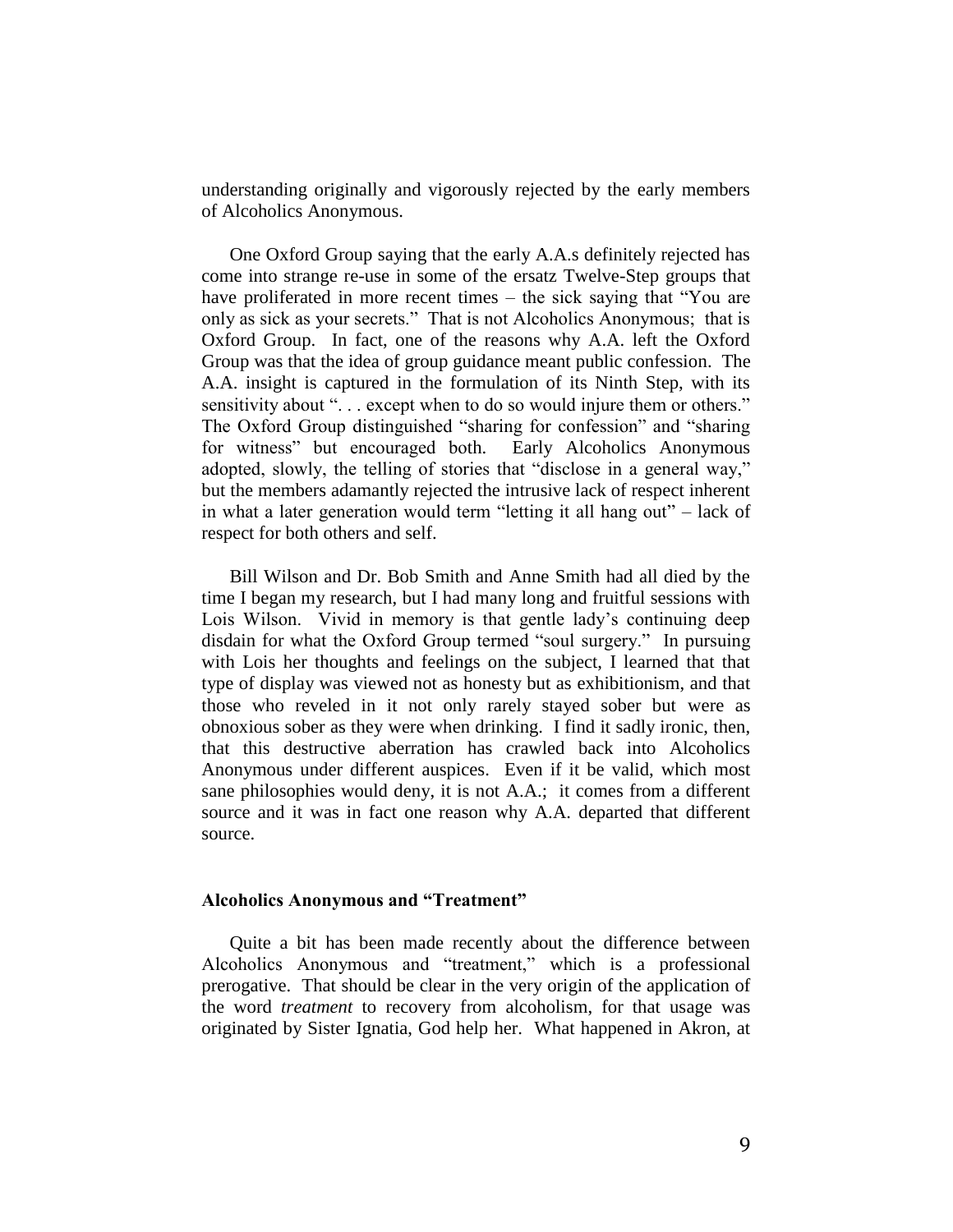St. Thomas Hospital, was that the alcoholics who were patients were visited by the sober alcoholics. And some of the visitors, using the familiar vocabulary of the time, sometimes mentioned that so-and-so was there "to take the cure." (The common claim a bit later in Cleveland, by the way, a take-off on a billboard advertisement, was "We fix drunks.")

Now Ignatia did not know much about alcoholism in those early days, but one thing she knew from what Dr. Bob taught her was that there was no "cure" for alcoholism in the medical sense of a condition totally repaired and restored to the *status quo ante*. And so Ignatia would say to the visitors, "No, he is not here to be cured. You *can't* cure it. He is here for treatment." And that is where the word "treatment," applied to alcoholism, comes from  $-$  as a way of emphasizing the permanence of the condition.

After St. Thomas Hospital in Akron, Ignatia went up to Cleveland and began the ward at St. Vincent's Hospital, Rosary Hall. Some have over-enthusiastically claimed that "A.A. ran that ward." No way: Ignatia ran her ward. What she did implement was a requirement that admissions be sponsored by an A.A. member. Rosary Hall did not accept admissions from physicians, except some few physicians whom Ignatia knew. Only those physicians whom Dr. Bob approved received admission privileges. So although most physicians could not admit to this ward, if an A.A. member vouched for someone, that person would most likely be admitted.

So Alcoholics Anonymous members could sponsor an admission. And A.A. members were welcomed as visitors, but Ignatia set the conditions, such as no reading material except the A.A. Big Book. Neither St. Thomas nor St. Vincent's was the anarchic democracy that is Alcoholics Anonymous: you cannot run an institution like that. In those early days, they emphasized the importance of identification. A.A.s visited, and what they insisted on in early A.A. was that *different* people visit. The idea was to offer a variety of opportunities for identification. In fact, there is an article in the May 1946 *A.A. Grapevine* describing how, in Memphis, Tennessee, when A.A.s gained admittance to Bolivar State Hospital, they made a rule that no A.A. member could visit any particular patient more than once. Ignatia thought along the same lines. She did not approve of anyone spending all their free time hanging around the ward. The idea was to bring others, especially those that had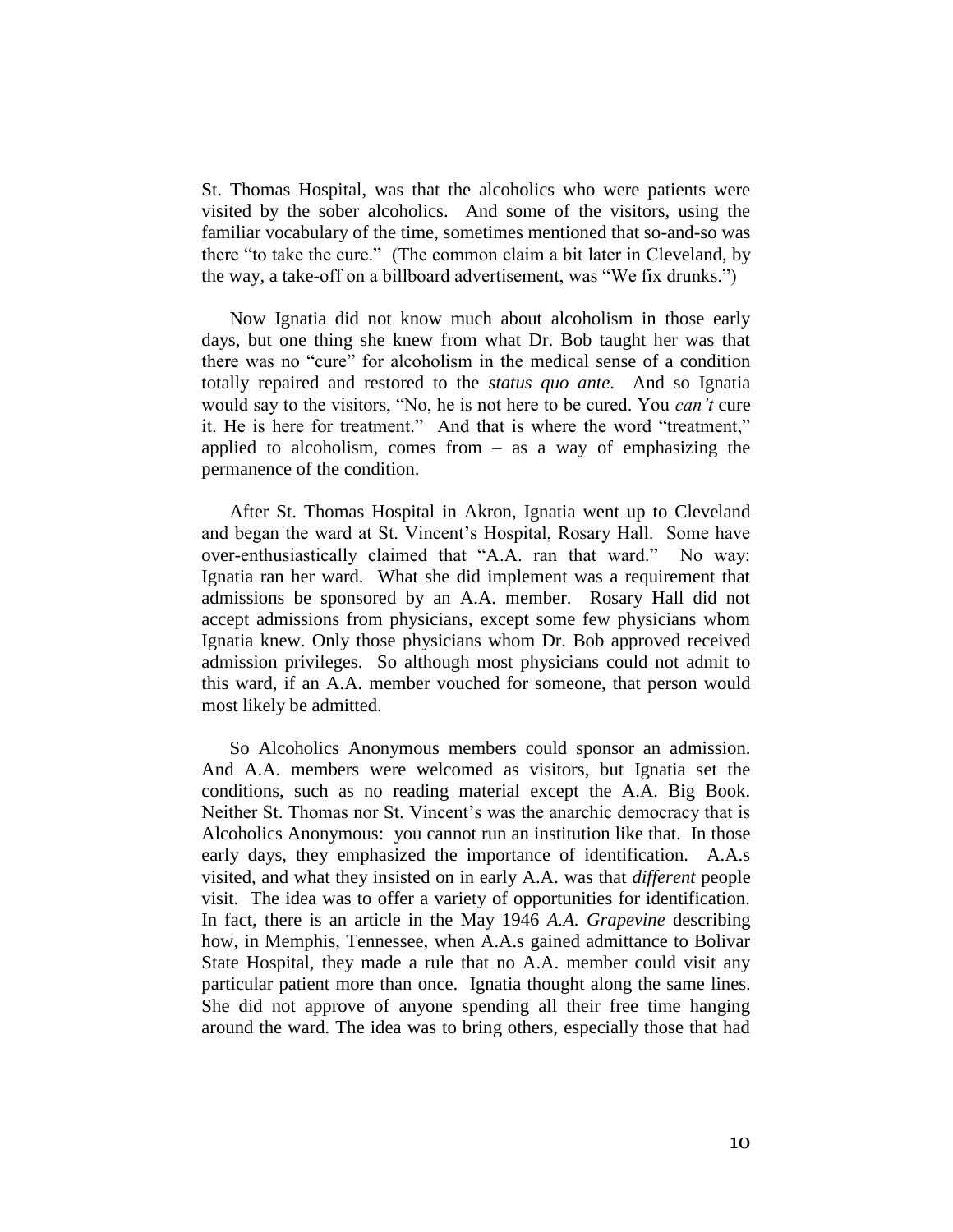been out more recently. Ignatia had control over visitors and she excluded some people whose language she did not like or who she felt did not have good sobriety. In fact, she quickly instituted in Cleveland that you have to be sober a full year before you could sponsor an admission.

In the midst of so much current confusion about treatment for alcoholism and its necessity, you might find it enlightening as well as refreshing to look up an article that Sister Ignatia published in the hospital management journal, *Medical Progress*, in October 1951: "Care and Treatment of Alcoholics." In the article, Ignatia describes her fiveday program: reception, realization, moral inventory, resolution, plans for the future. Notice, by the way, the word "resolution" here: intriguing evidence how Akron's more Oxford Group vocabulary got carried over into Ignatia's thinking as opposed to the point Dr. Silkworth had made and its impression on the New Yorkers.

It is difficult to find that journal, of course, but Mary Darrah's biography of Sister Ignatia virtually reproduces the article. If you would like to see what an effective five-day treatment plan might look like – and in these days of "mis-managed care" even five days may soon be a luxury – you might find it worthy of examination and especially of thought.

Another aspect of Alcoholics Anonymous illuminated by what we know of Sister Ignatia: Ignatia was the admissions clerk at St. Thomas, which is why Dr. Bob approached her. She was not a nurse. Her field had been music, but she had suffered a kind of "breakdown" and so was sort of shunted off to the hospital work that was her order's main mission. Sometimes, ignorant people – and especially ignorant professionals – say that "Alcoholics Anonymous teaches that only an alcoholic can help an alcoholic." Sister Ignatia is only one of many whose story overturns that canard. Look at all the non-alcoholics who were so significant in early A.A. history: Sister Ignatia, Father Dowling, Willard Richardson, Frank Amos, Dr. Silkworth, and many others. They were not alcoholic, but they did all have something in common: each, in his or her own way, had experienced tragedy in their lives. They all had known *kenosis*; they had been emptied out; they had hit bottom . . . whatever vocabulary you want. They had stared into the abyss. They had lived through a dark night of the soul. Each had encountered and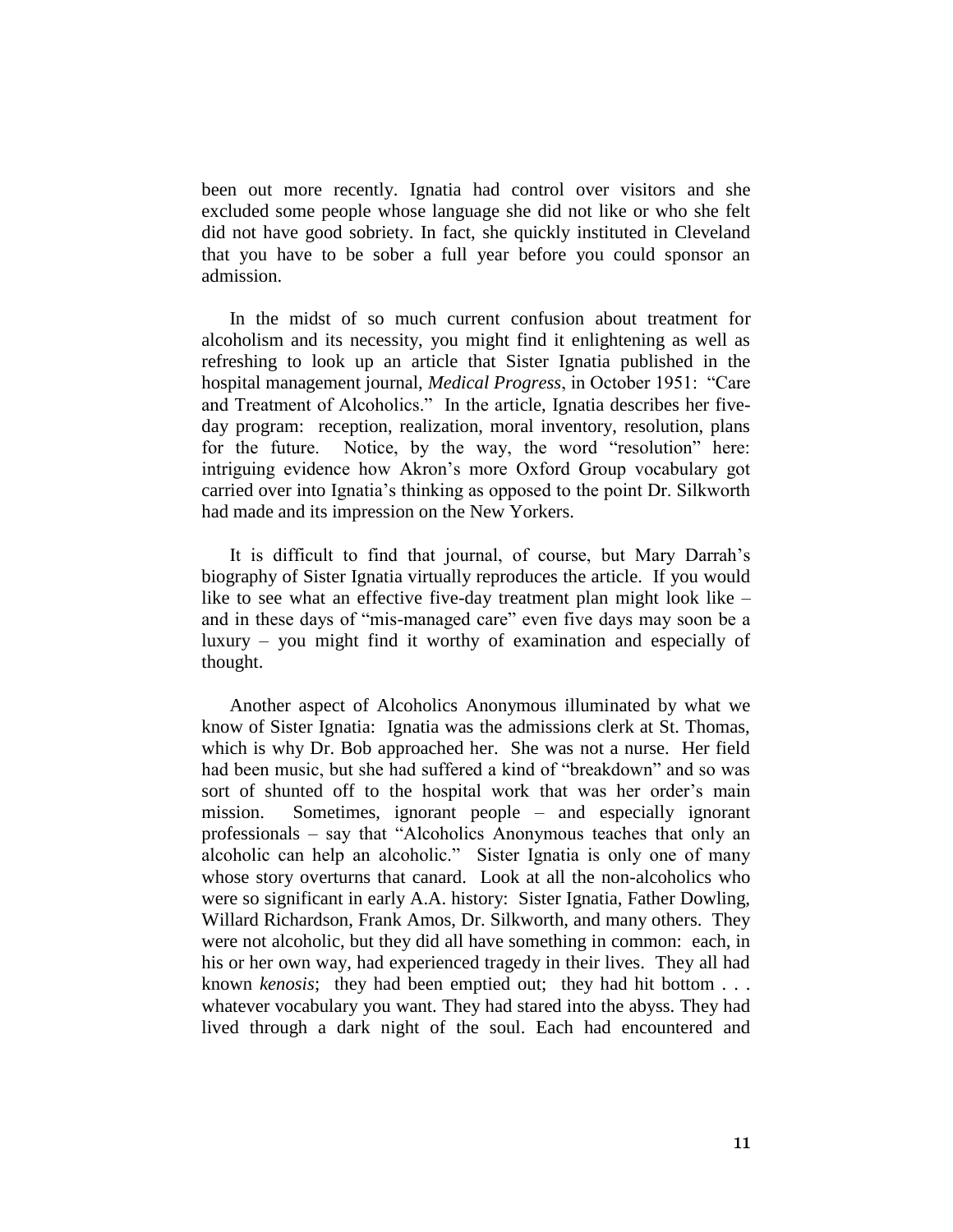survived tragedy. This is why I am so interested in the biographies of those early people: I want to understand what is it that allows nonalcoholics to understand alkies. For you do not have to be an alcoholic to understand one. But it seems that you do have to have had this confrontation with tragedy in your own life. You have to have stared into that abyss. You have to have known utter hopelessness or utter helplessness. You have to have screamed the first prayer, "*God: help me*." And Ignatia had.

Ignatia did not know much about medicine. She had no medical training. She was an admissions officer, which of course gave her the chance to smuggle people into the hospital. Dr. Bob was not stupid: He knew whose help he needed to sneak alcoholic patients into the hospital. The reason why hospitals did not admit alcoholics, by the way, was not because they did not like alcoholics, nor even because they did not seem able to help them very much. It was because alcoholics never paid their bills. There was no health insurance back in those days. You were responsible for paying your own bill, and experience taught hospitals that alcoholics never paid theirs. Therefore, they tried very hard, for simple economic reasons, not to admit alcoholics. Alcoholics Anonymous was instrumental in changing that, not so much by propagandizing its understanding of alcoholism but by seeing that the bills got paid. That was the first meaning of "sponsorship" in A.A. as the practice started in Cleveland: when you sponsored someone to be admitted to a hospital, it meant that if that person did not pay the bill, you would. At that time the cost was between \$90 and \$100, and that was a lot of money back then, in the aftermath of the Great Depression. Well, as you can imagine, you did not agree to sponsor someone unless you were pretty sure that they were serious about getting sober. And you did a good job being a sponsor in what has become the later meaning of that term, fostering full sobriety.

Earlier, in Akron, Ignatia would smuggle patients into St. Thomas Hospital on Dr. Bob's assurance that there was some hope for them and that someone would take care of their bills. Bob would usually admit them under a diagnosis of acute gastritis. Sometimes, when there were no empty rooms in the hospital and there was concern that the new admission might become disruptive in withdrawal, Ignatia would put them in the flower room. Some of you may recall the old hospitals, where they used to have a room where they put overnight the flowers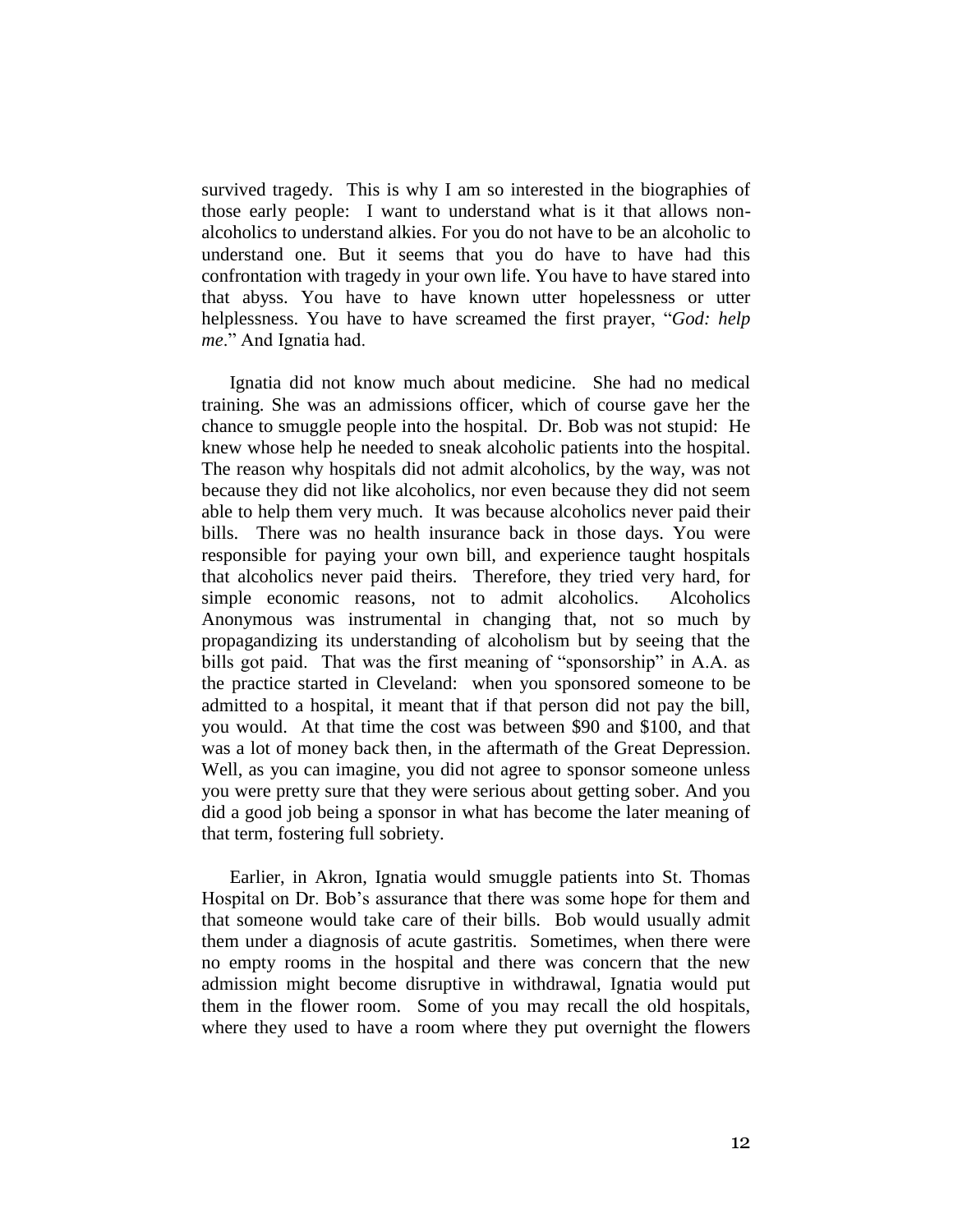from the patients' rooms. The theory was that flowers give off oxygen during the day but at night they absorb oxygen so it was unhealthy to leave flowers in a room with a sick patient. Anyway, that was also the room they put the corpses in, if someone died during the night, until the undertaker came in the morning to pick up the body.

So . . . I'm sure you can guess what would happen on occasion. Some poor drunk would be stuck in the flower room, and a stiff would be wheeled in on a table, and the gregarious, loquacious, probably hallucinating alkie-in-withdrawal would strike up a conversation. Then, the next day  $\ldots$ . There are lots of ways of hitting bottom. I do not think any of those flower room people are still living, but I interviewed some, and others taped their stories so you may come across one. There are some experiences that our modern treatment centers just cannot replicate!

I mentioned the origin of the chip system. Its history is a bit muddled, but supposedly it was the Irish temperance movement that Father Matthew brought to this country in the nineteenth century that started using a lapel pin to signify membership. The "Pioneers" picked that up, but they also encouraged distribution of the Sacred Heart badge at the time of First Communion or sacramental Confirmation as a symbol of the same pledge. Anybody here remember that? I do sort of vaguely. Anyway, Ignatia, as any patient of whatever religious background or preference was about to be discharged from the hospital, Ignatia, this little tiny nun, would go to the big lug and say, "Now, George, I want you to take this as a reminder of what you have learned here, that you are an alcoholic. And I want you to promise me that before you ever take a drink you will come and you will give this back to me." And, blubbering likely in inverse correlation with religious practice, the newly sober drunk would take that piece of cloth and store it in wallet or pocket, and . . . well you know.

The use of actual poker chips began, so far as I have been able to discover, in Elmira, New York, in 1947. Still, though it probably will bother members of this group less than it does some of our separated brethren in the rural South, how does it feel to realize that that poker chip or medallion some of you have in your pocket is really a Roman Catholic sacramental?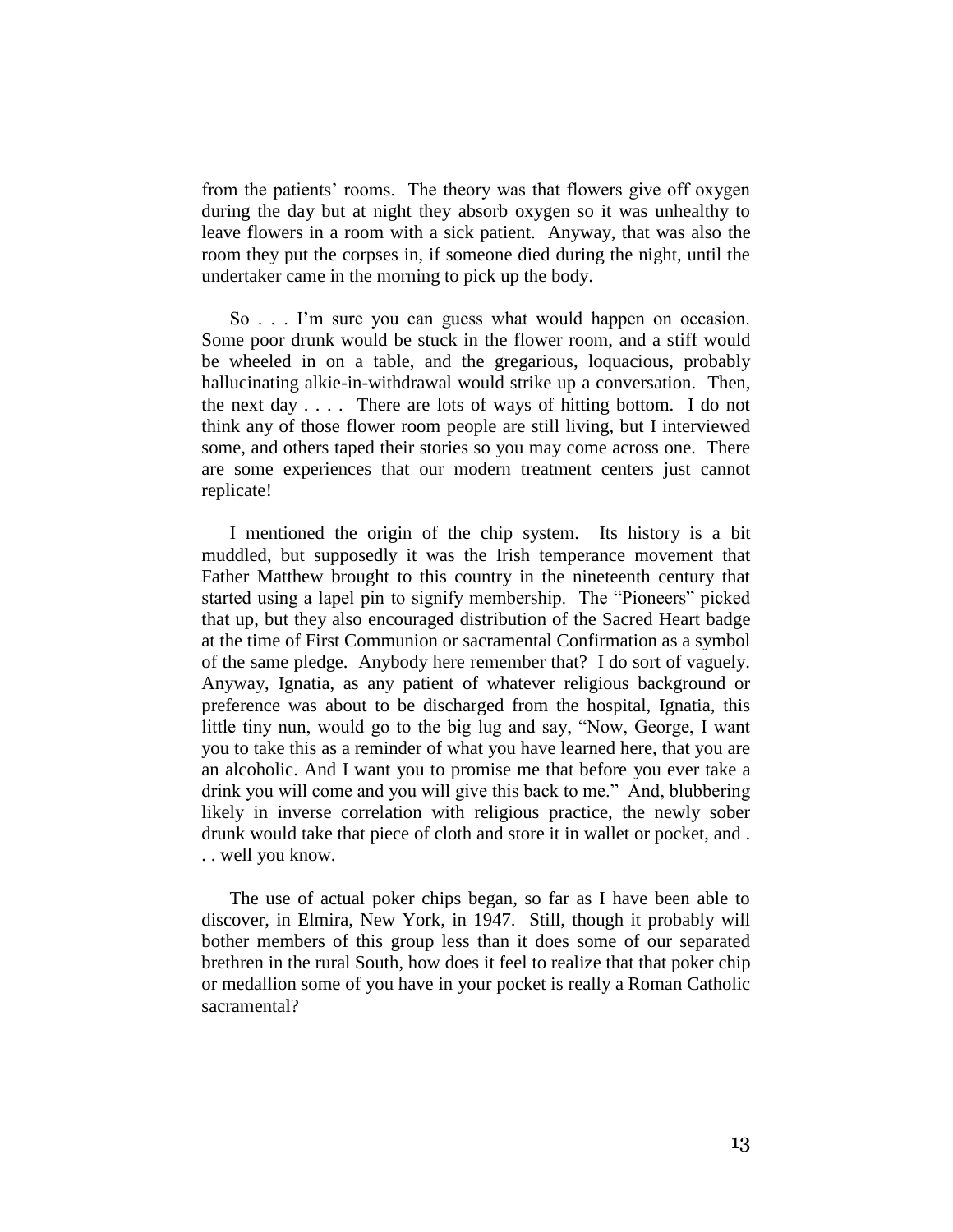Question: I have always been curious since I was an unwilling patient in Hazelden: they had this small statue sitting up there kind of quietly. And I asked, "Well, who is that?" And they said it was a statue of Sister Ignatia. But it was a more of a caricature . . . this ugly statue . . . and I always kind of wondered is there a story behind that?

[EK]: I do not know. My guess is that it was something that was done by a patient out of love and the patient was not too talented. But since the love was what counted . . . it's like a child who brings home a drawing and mother puts it on the refrigerator. It is not great art, but that is not what it's there for. From what I know of Hazelden people, at least back then, that would fit. I do not know of any statues of Ignatia. I think Ignatia would wince at the idea, and probably a lot of church officials would wince even more at the idea of statues of Ignatia. My hunch though, knowing how some things at Hazelden used to operate, is that it is love-art, and no one throws that away until everyone forgets the story behind it.

Question: I am seeing in my clients many with dual problems. Some of them have trouble fitting into A.A. They have trouble especially because they have to be on medication, and many A.A. members tell them they should not be, and that confuses them.

[EK]: That question goes beyond the history of A.A. in part, but my study of the history of research on A.A. may offer some light. First, let's be clear that by "dual problems" you do not mean alcohol-and-otherdrugs but a separate psychiatric diagnosis?

[Assent from the questioner: "Yes, another psychiatric problem."]

[EK]: Though it's not my area, you're in some luck, because that is an area that my wife has researched. She did a study of "double-trouble" groups, A.A. groups intended precisely for such people as you mention. And it seems that for such people to succeed in sobriety, it really helps to have such groups. Research indicates that most of them cannot make it in just straight A.A. However, the research also suggests that those who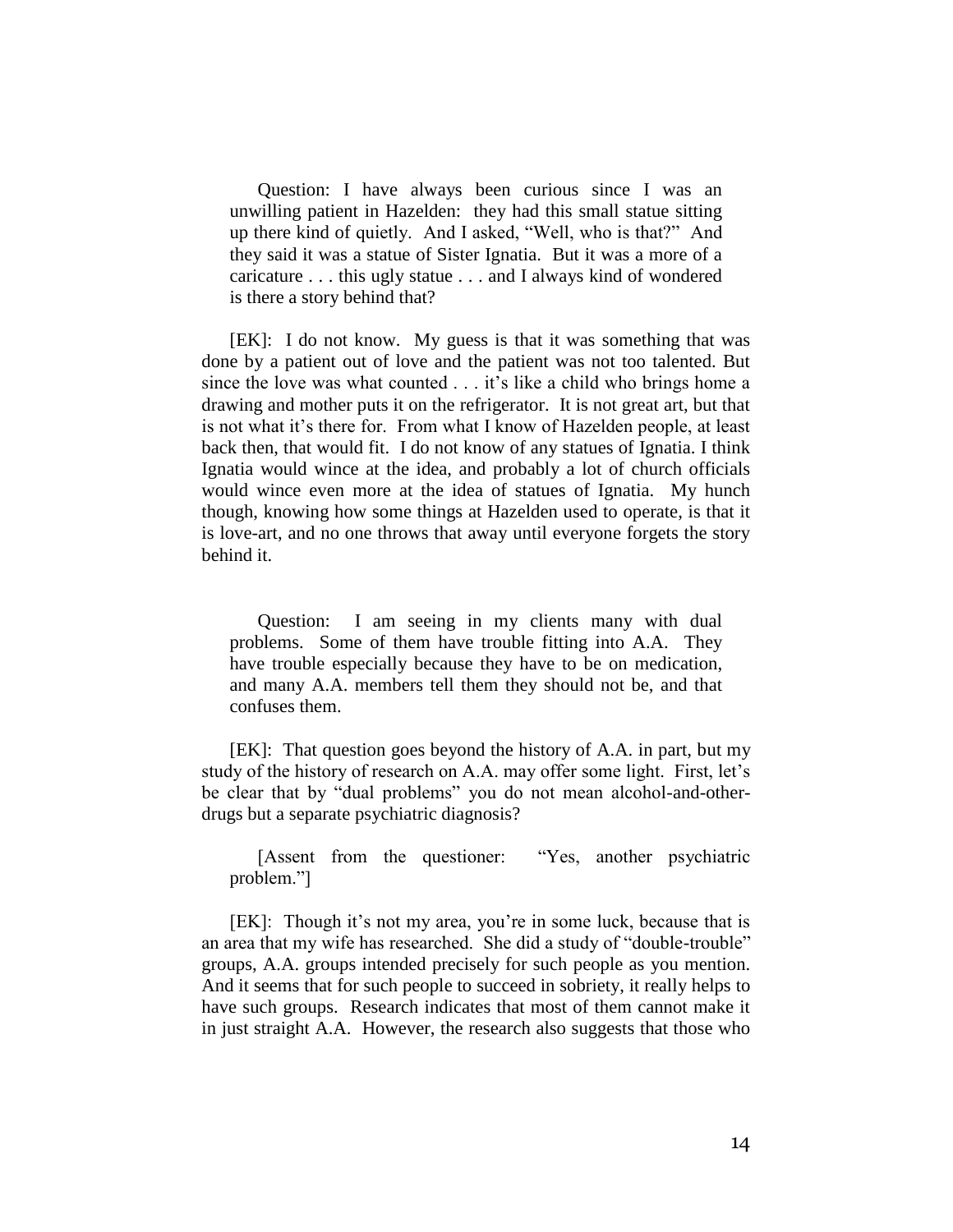are capable of going to both "double-trouble" and regular meetings do better if they do go to both, go to straight A.A. as well as their dual meetings.

But of more concern is the idea that early A.A.s did not tolerate psychiatric medication: that is simply and totally false. If you look at the first mentions of psychiatric medications in the *A.A. Grapevine* in 1945 and 1946, "The Pill Problem: Chewing Your Booze," there is a distinction made even back then between psychiatric medication and what we would call today minor tranquilizers. They did not have the name then, but they had the pills – even before Miltown. They were talking about barbiturates, and their concern was self-medication. But from the time lithium came on the scene (1949, I believe), most people in A.A., and surely Bill Wilson, recognized that psychiatric medication should not be interfered with by A.A. members.

On the other hand, never forget A.A.'s prime axiom: "Some are sicker than others." You are going to find some A.A.s who are going to insist that *anything* is a violation of the program. But that is one reason why alcoholics with dual problems need special groups, and a large reason why we should speak up and teach what we know. For it is also true, on the physician side, that some are more knowledgeable than others: not all physicians are knowledgeable about alcoholism. In such cases, the usual A.A. practice has been to suggest not a medication change but consultation with a physician known to be aware of the realities of alcoholism. Some physicians still treat alcoholism as a Valium deficiency, as Dr. Russ Smith used to put it. But most A.A. groups keep track of physicians who are aware, if you ask around. Today, the more likely danger seems to be treating the ordinary pain of being human as a Prozac deficiency. Unless you hold Eli Lilly stock, the same cautions would seem appropriate.

You of course recognize that I am describing sort of an ideal, but there is literature put out by Alcoholics Anonymous itself on this topic. Sometimes it helps to give A.A.s A.A. literature, not scholarly literature. So write to G.S.O.: they put out some very good pamphlets. One, as I recall, summarizes a couple of talks that Bill Wilson gave on this topic, because it is a recurring concern. So my most practical suggestion is to get in touch with G.S.O., but look in on your local service office too. A.A. itself has some good literature on this.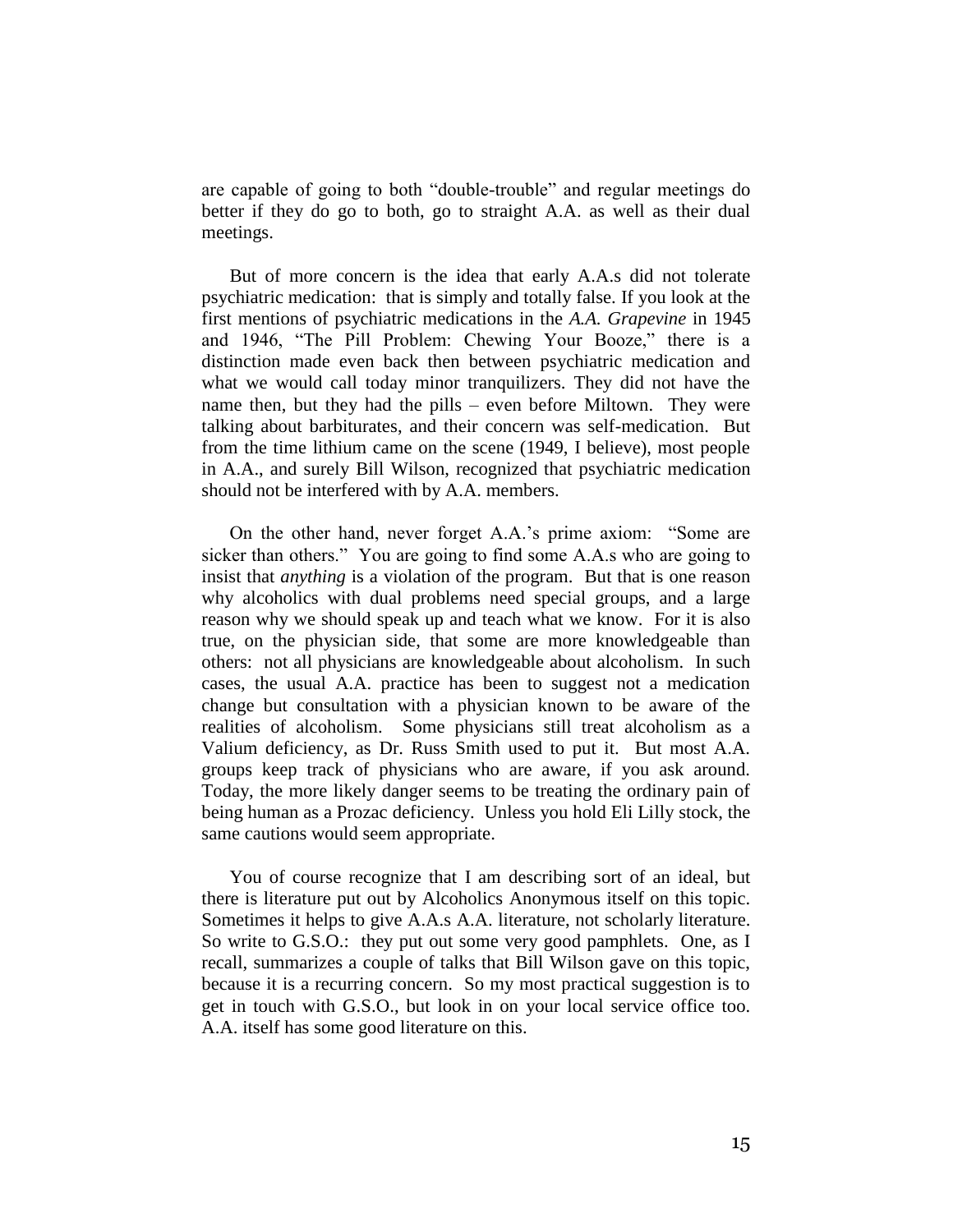Question: I heard that in the Los Angeles area in the 30's and 40's they were trying to treat alcoholism with an essentially spiritual program, that they came up with something called religious psychology?

[EK]: I may not have much on that directly, but let me offer what I do know. The first attempt to start A.A. in Los Angeles was by some compassionate social workers who knew some drunks. They got the Big Book and tried to start A.A., but of course they really could not. Today, some would call them "clueless," but I think that is a bit cruel: they certainly were compassionate, caring people and they did everything they possibly could.

About "an essentially spiritual program," most of the early A.A.s I've talked with knew about Richard Peabody's 1931 book, *The Common Sense of Drinking*, and said that it "had everything A.A. had except the spiritual." And that was the book that just about all professionals used, at least until Strecker and Chambers *Alcohol: One Man's Meat* came out in 1938. The Strecker and Chambers book, incidentally, was published in January and had to go into a second printing in March; contrast that with the slow initial sales of the A.A. Big Book, which took almost two years to sell out its first printing of less that 5,000 copies.

# **[BREAK]**

# **PART TWO: The Spirituality of Imperfection**

The previous segment, on the history of Alcoholics Anonymous, was sort of an updating and fleshing-out of the story I told in *Not-God*. Now, following your suggestions, I would like to offer some glossing thoughts about what I have called *The Spirituality of Imperfection*.

What I hope to do in this segment is to go beyond that book to the wider topic of spirituality and therapy. Yes, there is a perfectionistic tradition within spirituality. But it is not the whole story. Let's begin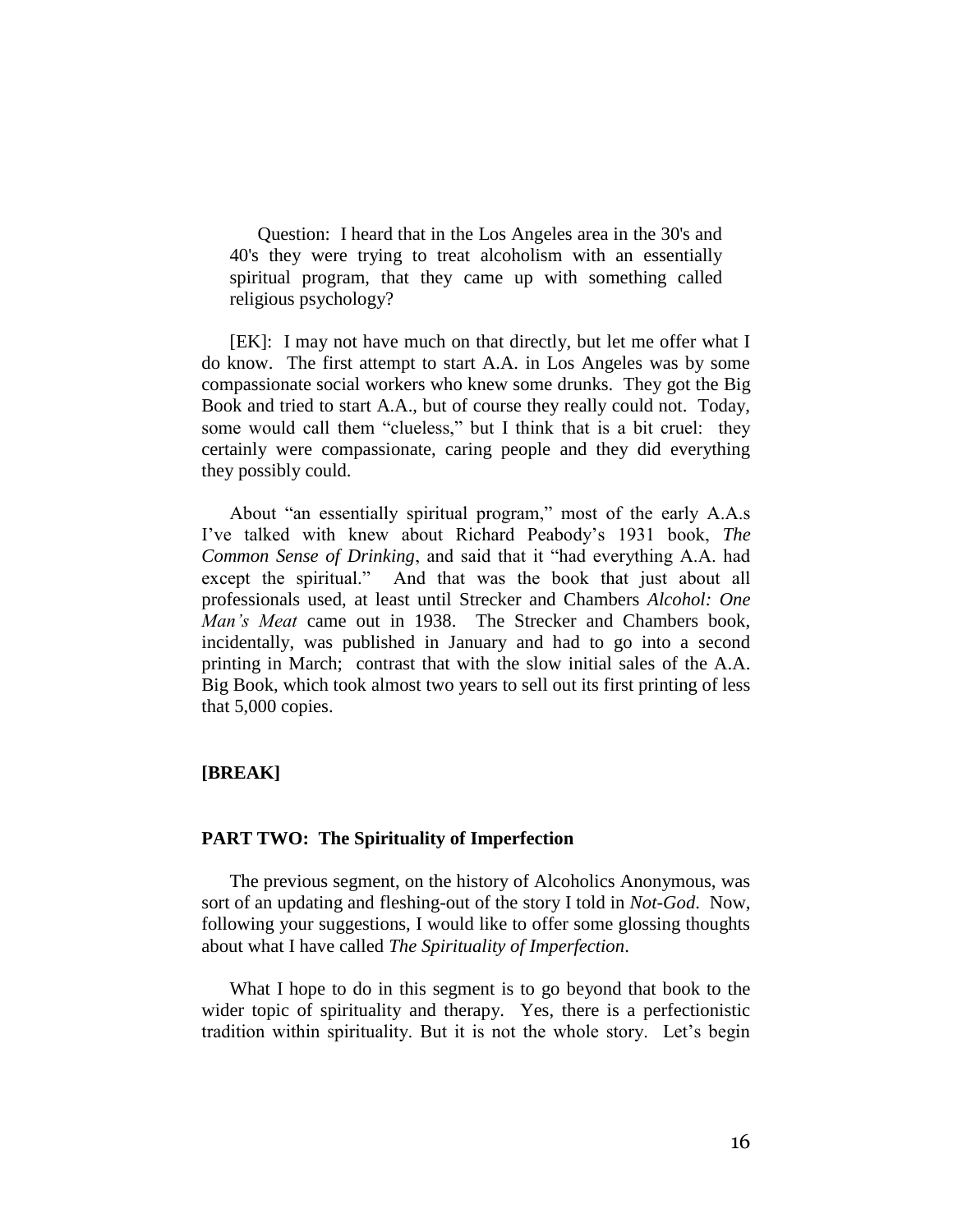where some people see a problem, that place in Scripture where Jesus says, "Be perfect as your heavenly Father is perfect." As the context makes clear – it has to do with the *breadth* of the Father's love – the Greek word here translated as "perfect" means *complete*. (Besides Matthew 5:48, check out the use of the same word in Matthew 19:21 and John 17:23.) What Jesus is saying here is that our love should be complete in the sense of extending to everyone, as the heavenly Father's love extends to everyone. The perfectionist tradition within spirituality does not rest on that quotation, though it is often used erroneously.

The wider tradition of a spirituality of imperfection, though evident in the New Testament, is first developed explicitly in the desert spirituality of the late second century. My hero is Macarius, who had the first clear vision of spirituality as a journey, a vision similar to that presented by Father Pat last evening. This vision sees spirituality as the kind of journey represented in the old pilgrimage idea. It is not a straightline: You don't get on a turnpike or you don't get on an airplane. This is a journey on foot, and it involves wandering and uncertainty.

Macarius was an outspoken opponent of the recovery-porn of the third century. The motto they were chanting at those proto-pseudo Twelve-step meetings ran: "Off with the old man, on with the new." And that drove Macarius up the cave wall. In his understanding, there is no such "once and for all." Yes, we are "made new," but it is not as simple as donning or doffing an item of clothing. Rather, the spiritual journey is one of a constant falling down and getting up again, a building something up only to have it knocked down and having to build up again. This is the spirituality of imperfection. It is not "Everyday and every way I am getting better and better," because it just does not work that way. Besides, as Macarius loved to point out, if all we did was make progress, we would become conceited, and conceit is the ultimate downfall of Christians. (Perhaps the same is true of alcoholics?) The journey we are on is a pilgrimage on which we wake up some mornings and realize we are not as far ahead as we were a while before, and that is okay, so long as we realize it and are ready and determined to do something about it. It is a pilgrimage journey, it is a wandering journey, it is a day-at-a-time journey, which is what the word *journey* means, after all.

That, I think, is also very evidently the spirituality of Alcoholics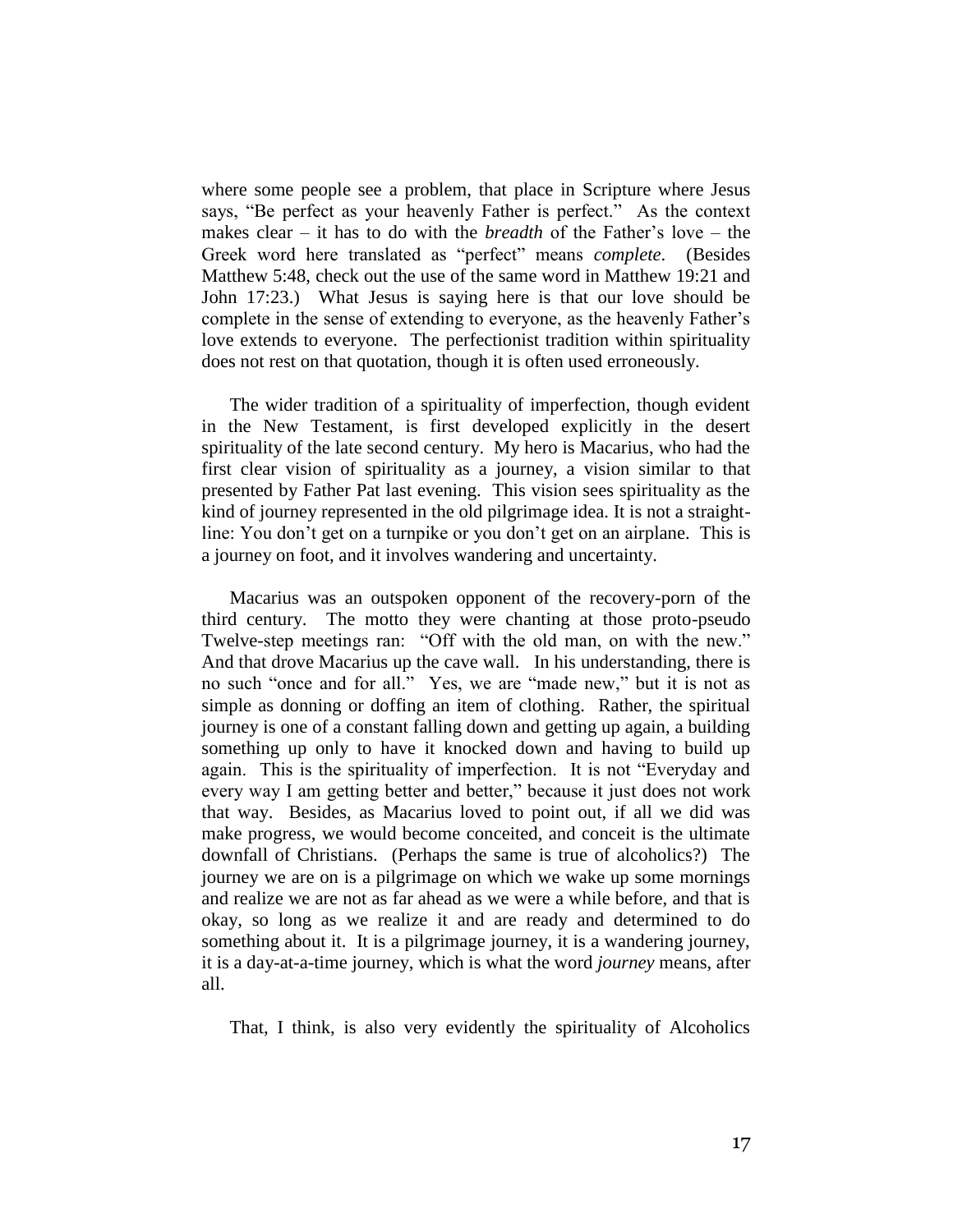Anonymous, a spirituality of imperfection, of falling down and getting up again. I am not talking here of slips and relapse, or at least not of that only. What is essential to this spirituality is an awareness of the dark side, an awareness rooted in the experience of tragedy. It was this spirituality that the early members of Alcoholics Anonymous rediscovered, and it is a spirituality at polar opposite from the bland, have-a-nice-day, smiley-button, huggy mindlessness that enthusiasts of the so-called "new age" purvey as spirituality. Tragedy, like alcoholism, can be denied . . . for a time. But when it can no longer be denied, when powerlessness and unmanageability rub against noses ground into the gutter, then something else is needed, something deeper and darker and richer and fuller. If you will forgive an effort to build on a homely image of Monsignor Ronald Knox, what we need at such moments is not the encouraging prim smile of the distant aunt of an established church or the flouncy exuberance of the empty-headed adolescent doxy of the fad spirituality of the moment: we need our own very earthy mother who, in pain, brought us, crying, into this land of both joys and tears and who knows the reality of our sufferings as well as our joys.

Alcoholics Anonymous came into being during the cultural trauma of the Great Depression, and A.A. could not have come out of any American era other than the 1930's. That was the decade when this culture hit bottom. Read the discussion of Step One in the *Twelve and Twelve*. There Bill describes what it was like to be a drunk during the Depression. The imagery "completely bankrupt" is economic, and that is the true language of this culture. Coming out of this context, Alcoholics Anonymous recaptured in very American terms the ancient tradition of powerlessness, of limitation.

This is a tradition of *spirituality*, not of "therapy." The two are distinct, after all. Difference, of course, does not imply that one is better than the other. No, both are good: in fact, most of us need both. However, to confuse the two is to harm both. In saying that spirituality and therapy are different, I am not saying they are absolutely distinct. They are related: It is not like apples and bird baths; it is more like apples and oranges. There are likenesses between them, but they are different. And when we lose the distinction . . . when you try to eat an orange like you eat an apple, you are going to get a sticky wet face and a bitter taste in your mouth.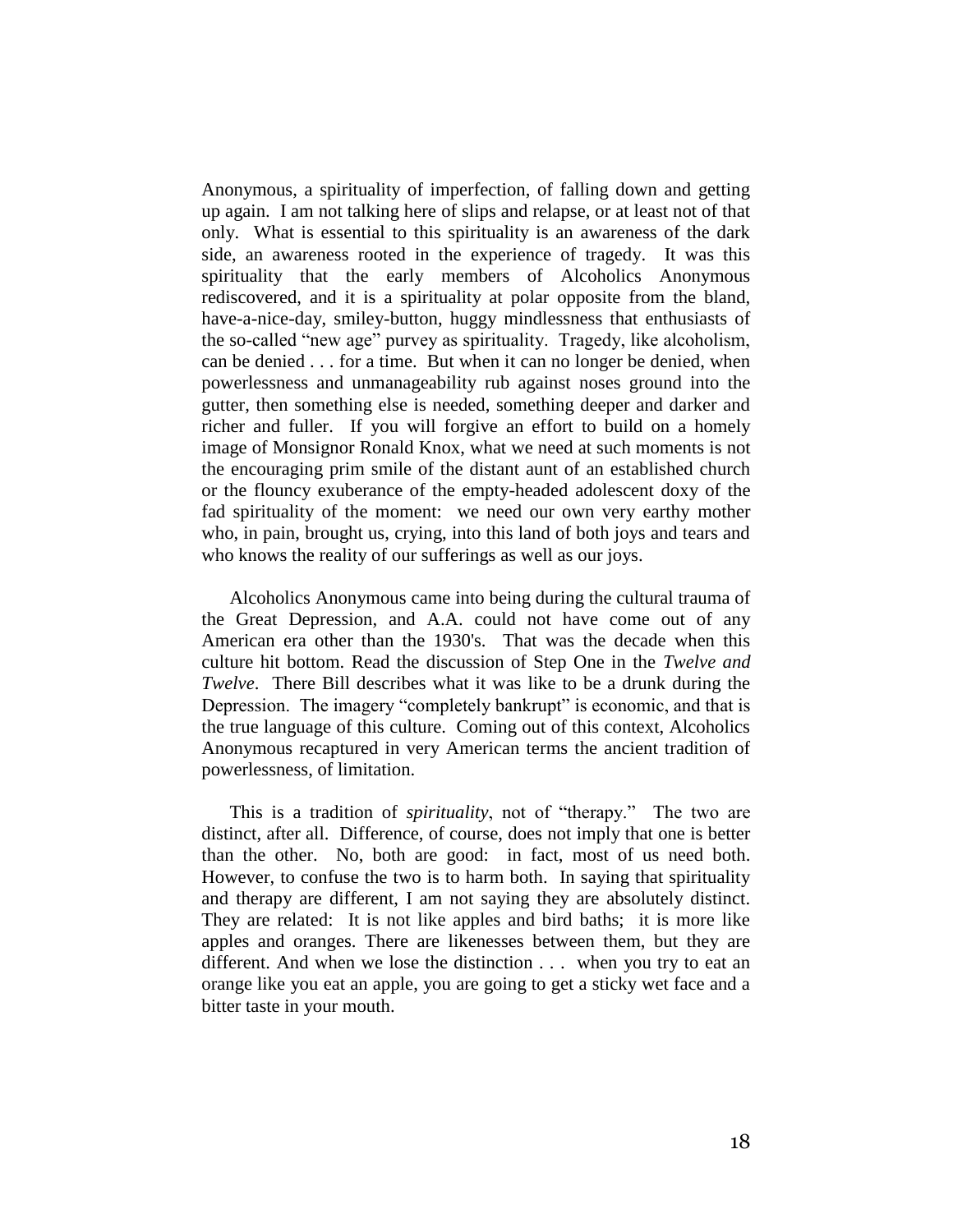If, on the other hand, we make the distinction, acknowledge the difference, we can better utilize both spirituality and therapy. Therapy seeks to find explanations that will enable a person to grow to greater control of his or her life in the expectation that such empowerment will enhance self-esteem. Although it may be and indeed usually is humane, therapy is also scientific. Among other things, it can appropriately be both taught and bought. Spirituality, on the other hand, begins in an awe that recognizes the reality of mystery, not the least of which is the mystery of one's own paradoxical being – the reality that one is capable of evil as well as good, good as well as evil. And we are not only "capable": we *do* both good and evil, though neither perfectly, so so much for our "control." Also, because awe, mystery, and paradox fall outside the scientific paradigm, spirituality produces no experts. Those who attempt to traffic in spirituality are by that very fact revealed to be charlatans.

Let me tell you my favorite story in the area of medical economics. Like so many penetrating stories, it comes to us from the Hasidim:

A rich Hasid comes to the rabbi and says, "Rabbi, I have been blessed by G-d in so many ways. I have great wealth. I have all the goods of the world. But I am nevertheless miserable and unhappy. Rabbi, can you help me?"

And the rabbi says, "Yes, I think I can. Here come with me." And the rabbi goes across the room to the window and says, "Look out the window and tell me what you see."

The Hasid looks out the street below and says, "I see people. I see people walking by."

The rabbi says, "Ah, yes, good. Now come over here to the other side of the room. Look into that mirror and tell me what you see."

And the Hasid goes over to the mirror and says, "Why it is a mirror, Rabbi. I look into it and I see myself."

And the rabbi says, "Yes, very good. Now notice that in the window there is glass and in the mirror there is glass. But as soon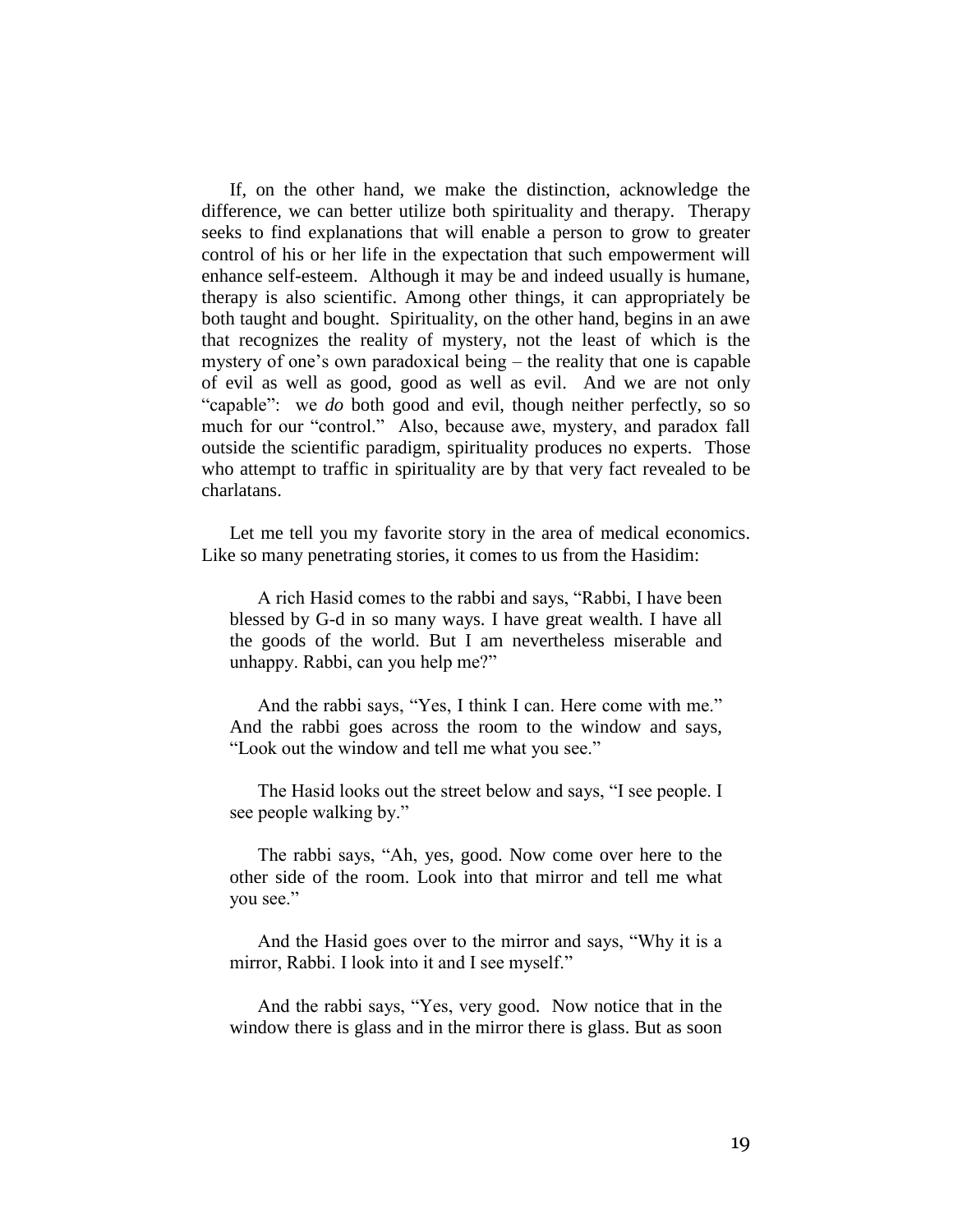as a little silver is added you cease to see others and see only yourself."

Scientific therapy involves a specialized body of knowledge, mastered by study, possessed by professionals who justly ask payment for their expertise. That is not all that it is but it is that: amateur therapy is a problem and an abuse. And all of you recognize that. That is why those of you who are therapists work on your credentialing and take courses. Spirituality, on the contrary, involves wisdom gained by experience and generally made available in relationships of reciprocity, such as friendship, which by definition cannot be sold. Some realities are changed in their very nature when they become market entities, objects of commerce. Our culture is not ready to admit that. However, as economist Joan Robinson observed some fifty years ago, "Bought sex is not the same." Neither is bought friendship.

Spirituality offers *images to understand* life and how it is changed. Therapy offers *techniques to change* life. The Serenity Prayer captures this. We need the courage to change what can be changed. We also need the serenity to accept that which cannot be changed and the wisdom to know the difference. Those moved by spirituality have usually thought in terms not of "having changed" but of having *been* changed. This is one way of recognizing a spiritual change. Those who have undergone a true *metanoia* know that *they* have not changed, they *have been* changed. They tried to change themselves for a long time, but it did not work. And then, suddenly, somehow, through a process of letting go, they discover themselves as changed. The ancient Pietist axiom, "Let go and let God," reflects this sense. You will find many rich modern expressions in the writings of Anthony deMello.

To be a sober alcoholic, like being a saved sinner, signals embrace of a paradox that recognizes the enduring reality of tragedy as well as of comedy. Neither of these play a large part in most therapies. Therapy is thin, usually healthily lean; the therapies purveyed in the books found in the recovery section of book stores are emaciated. Modern therapies seem all to insist that "I'm okay, you're okay." Spirituality suggests that I am not "okay," and you are not "okay"; but hey, that's alright. In the words of the Nobel Prize winning Mexican poet Octavio Paz, "North Americans consider the world something that can be perfected. We consider it something that can be redeemed."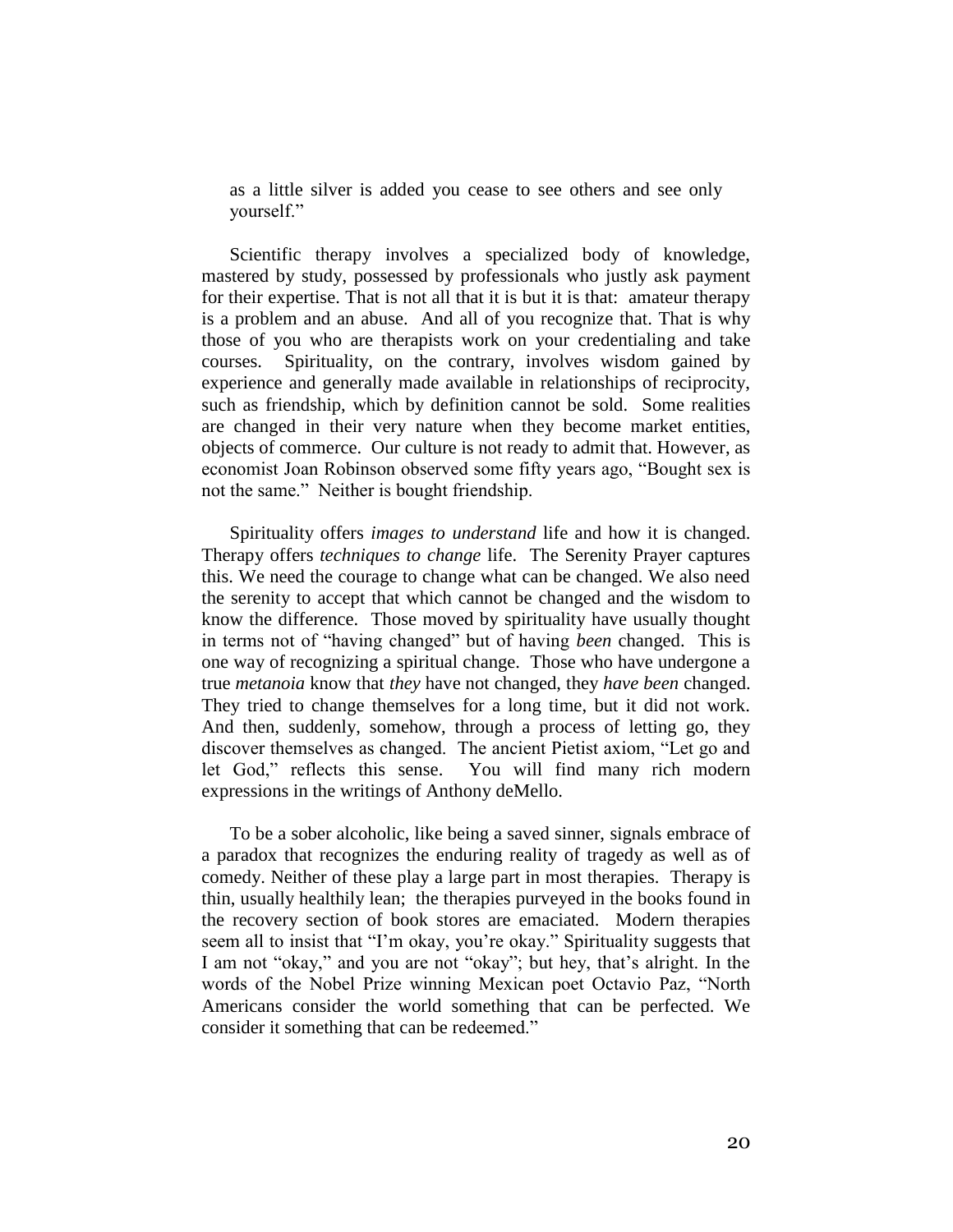Both real spirituality and genuine therapy, then, exclude the so-called Recovery Movement. That movement has to do with selling things more than with any kind of healing. The recovery movement is a good example of what happens when spirituality and therapy get confused. We end up with neither, and into that vacuum flows whatever is in cultural ascendancy – in our time, greed.

Spirituality advises and enables not self-enhancement but a commitment that is necessarily to something outside of and larger than our "selves." The main problem with the word co-dependence is that no one knows what it means. If you doubt that, read Frank Troise's lead article in the 1995 *Alcoholism Treatment Quarterly*, in which he deconstructs Cermak's conceptualization of "codependency" as personality disorder. I realize that there are other understandings of codependence, and I trust Father Marty will address their constructive and healthy use. But the way I hear this word used over three-quarters of the time (and I do keep track), is as a synonym for compassion and caring. The current tendency of people who present themselves as "recovering" to insist that there is something "sick" about compassion and caring and generosity should awaken concern in all of us.

Why? Let me suggest two reasons, the first cultural and *post factum*, the second theological and having to do with the nature of spirituality. Leon Wurmser, a psychiatrist who studied shame long before it became fashionable fad, pointed out that "Shameless cultures start seeing no shame attached to the most shameless exhibitionism and flaunting of even gross sexuality and instead find shameful things like compassion and caring and gentleness." I fear that what Wurmser predicted, thirteen years ago, has overtaken much of the crowd that flaunts its commitment to eradicating "co-dependence."

Spirituality points us outside ourselves. The main task of any spirituality is to put us in touch with reality beyond . . . beyond the self. The book *Alcoholics Anonymous*, in the chapter promising "There Is A Solution," insists that "Our very lives, as ex-problem drinkers, depend upon our constant thought of others and how we may help meet their needs." Try dropping that as a "True or False" on your average recovery movement enthusiast or CoDA member. "Our very lives . . . depend upon our constant thought of others and how we may help meet their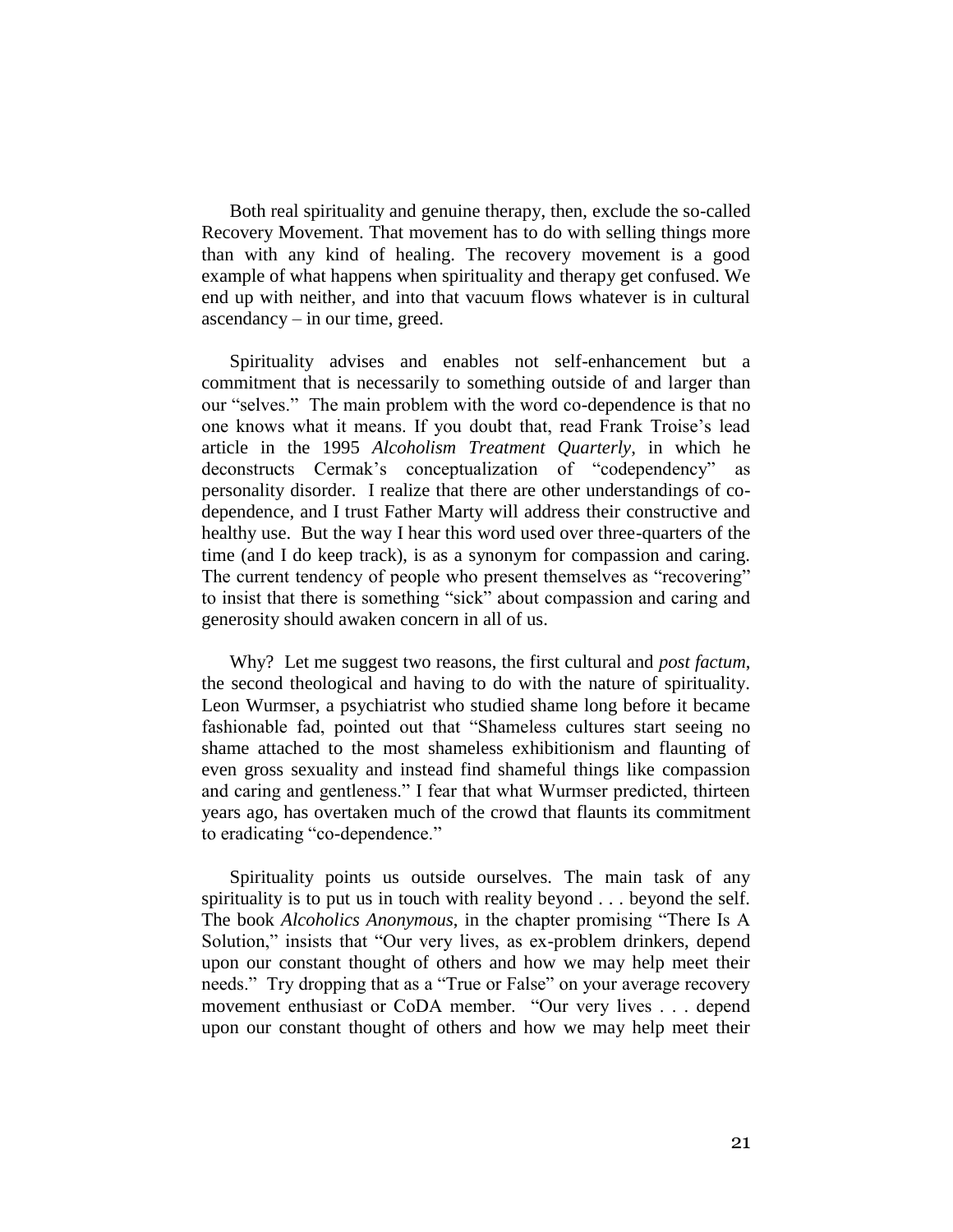needs." That does not deny that I have needs. But central to any spirituality is attention to that which is beyond the self. All art, religion, and love are connected to the quest to transcend the self without claiming to escape the narrow prison of self.

# **Varieties of A.A. and "Real A.A."**

As said earlier, if I were today to write a book on Alcoholics Anonymous, I would title it *Varieties of the A.A. Experience*. The word "fundamentalist" is so often mis-applied that I will not use it, but in every community, among adherents to any ideology, there are always some who insist that the "first way" was better, that the original was best. One problem with that claim, of course, is the assumption that we *know*, from our very different context, what was "first" or "the original." But that is less a problem with Alcoholics Anonymous than it is with Christianity.

A.A.'s story does present some difficulties, but 1935 is closer to our experience than is 28 A.D. Most members of the fellowship today do not claim that "The way it was in 1935 is the way it should be." But intriguingly, many who do incline in that direction do not seem to realize how varied Alcoholics Anonymous was from – if not the very beginning – at least 1937, when the New Yorkers split off from the Oxford Group while the Akronites continued meeting in the midst of the Group at the home of T. Harry and Clarace Williams. Fortunately, we have not only the published reminiscences of such as Dr. Earl M., and the research of Niles P. published in the book *Dr. Bob and the Good Oldtimers*, but tape recordings of early members telling their stories and detailing their experience. I have recently been immersed in seven different tapes, dating from 1946 to 1968, of Marty Mann telling her story at large public gatherings.

And there is other direct evidence. Take the topic of A.A. meetings themselves. When they wrote the Big Book, they did not know there were going to be meetings as we know them. Look in the Big Book for mentions of meetings. You will find the word *meetings* once, on page 162, talking about how these people gather one night a week to provide a place to bring newcomers. Meetings developed. And the different forms of meetings: from sitting around and chatting to question and answer,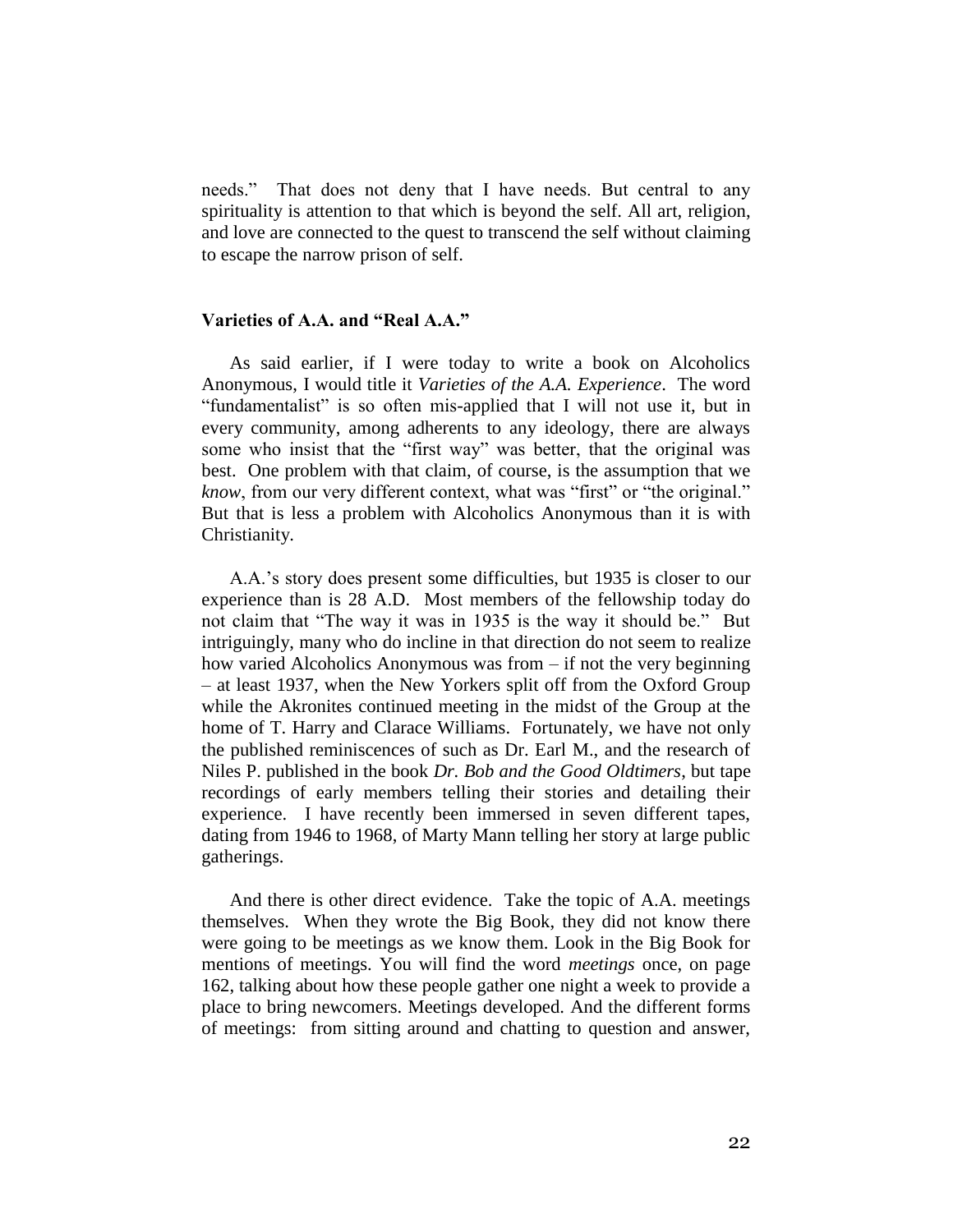then speakers, then a lead discussion. In the October 1947 *A.A. Grapevine*, the lead article asked "How do you do it?" and invited an exchange of ideas and experience about the different types of meetings found throughout A.A. Some early groups also had rules – I have already mentioned Los Angeles. It was very difficult to belong to Alcoholics Anonymous in Rochester, New York, and Little Rock, Arkansas: those two locations had the hardest nosed A.A. Jackson, Michigan, came in a close third.

In 1946, A.A.'s first Central Service Office put out a pamphlet titled "A.A. in Cleveland." Let me quote from it at length, because this is what early A.A. was like.

A.A. groups are not mentioned in the Twelve Steps, nor are hospitals, central offices, minstrel shows, clam bakes, bowling teams, softball leagues, open meetings, or many of the other activities of the movement. . . .

A.A. groups are fundamentally little bands of people who are friends and who can help each other stay sober. Each group, therefore, reflects the needs of its own members. The way a group is managed is the way its members want it to be managed for their common benefit. As a result, we have large groups, small groups, groups which have refreshments, groups which never have refreshments, groups which like long meetings, groups which like short meetings, social groups, working groups, men's groups, women's groups, groups that play cards, groups which specialize in young people and as many other varieties as there are kinds of people. . . .

Each group has its own customs, its own financial problems, and its own method of operation. As long as if follows as a group the same principles A.A. recommends for individuals – unselfishness, honesty, decency, and tolerance  $-$  it is above criticism. . . .

Because this is a large country, because the cultures of various sections and cities differ, because of chance and fate, there is no great uniformity in A.A. customs. The only national standards are the book, *Alcoholics Anonymous*, and the literature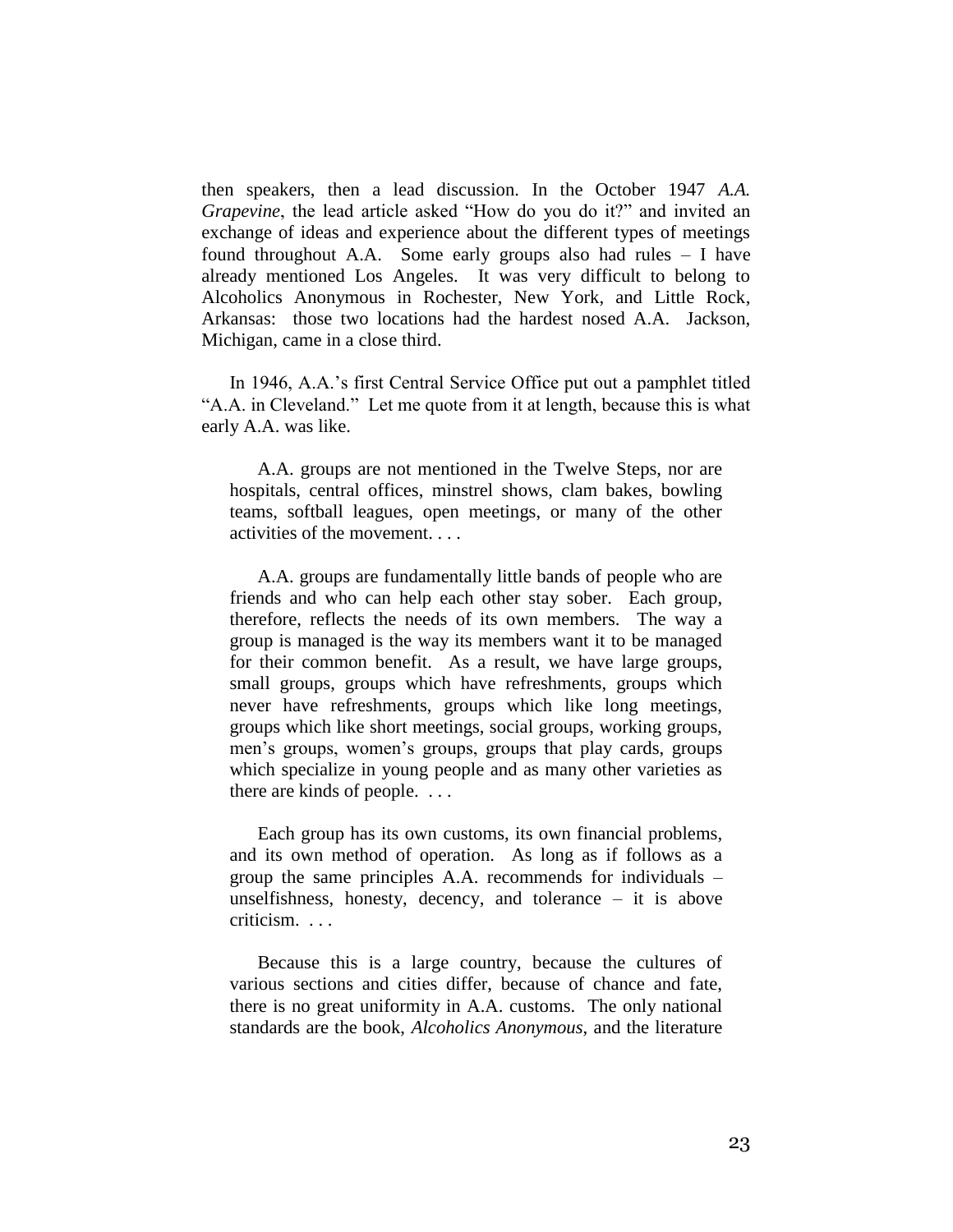put out by The Alcoholic Foundation. The Foundation [also] tries to curb dangerous practices and to avoid unfavorable and inaccurate publicity.

(Those interested in reading the complete text may find it in Wally P., *But, For the Grace of God* (Wheeling, WV: The Bishop of Books, 1985), pp. 87ff. "The Bishop of Books," Charlie Bishop, Jr., may be reached at 46 Eureka Ave., Wheeling, WV 26003, or at Bishopbks@aol. com)

Note, by the way, in that quotation, the reflection of the Oxford Group "Four Absolutes" of "honesty, purity, unselfishness and love" – and how "purity" has become *decency* and "love," *tolerance*. Both those changes reflect some things specific to the Cleveland A.A. of the time. Subtle changes and not so subtle.

Much of what I have done and continue to do involves trying to interpret Alcoholics Anonymous to professionals. One reason why that is necessary, after sixty plus years of A.A. history, is because even groups listed in meeting books are not always "real A.A." in the sense of being Twelve-Step groups. So the question gets asked, "How do you recognize real A.A.?"

What I advise professionals is, first, that you do not make a referral to A.A. by telling somebody, "Go to A.A." or even, "There is an A.A. meeting at the Third Presbyterian Church: you should go over there." You make a referral to a person. You find some person who has the kind of sobriety you want your client to have, and you introduce the two of them to each other. Alcoholics Anonymous is a program of identification. And there are so many varieties of people that this is the only way in which to make a real referral. So you find an A.A. member who has what you want your client to have, and you let that person decide which meetings to go to and take the newcomer along.

That is the sure way of finding "real A.A." But if you want some general thoughts about how to recognize it . . . well, let me be so bold. Please note that these are not criteria, these are not rules. These come from my experience with people who have the kind of spirituality/sobriety that I want and that I hope for others to have. I invite you to shoot holes in them or to add to them if you will. What follows here is not carved in stone; it is rather simply the best I have been able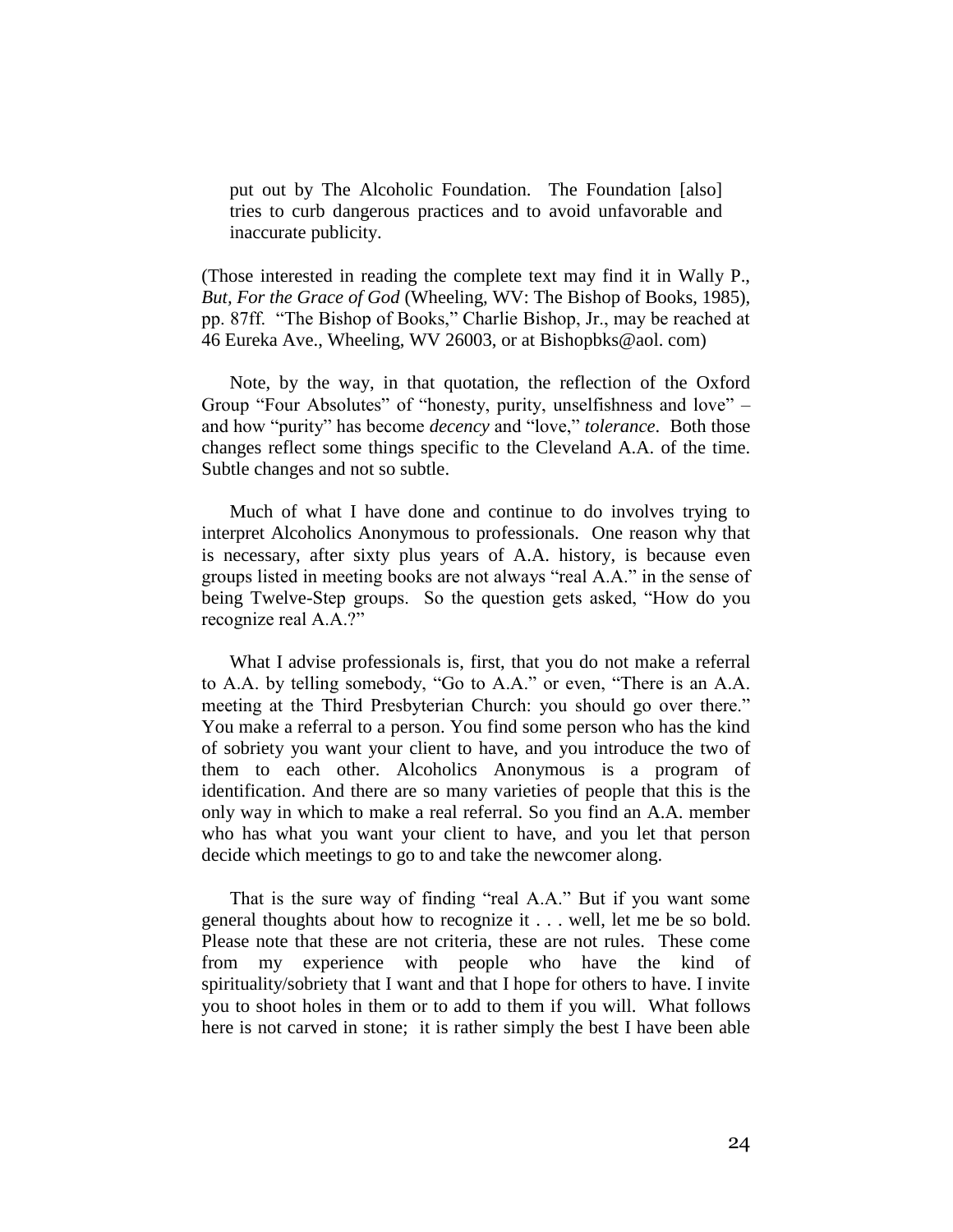to come up with thus far in thinking about this topic and trying to answer a very real question posed by some good-hearted and concerned professionals at a time when there seems to be a danger that the overflow of treatment thinking into Alcoholics Anonymous and other Twelve-Step groups will overwhelm their spirituality with psychobabble jargon.

Five generalizations from observation, then – qualities that allow recognizing genuine Twelve-Step groups, whether of A.A. or Al-Anon, or OA, for the topic here is genuine Twelve-Step groups. I have seen non-A.A. Twelve-Step groups, and I have also seen groups that though they called themselves "A.A.," do not strike me as having much to do with the Twelve Steps.

1. Language - Vocabulary: if you want therapy, seek out a therapist. Our society has seen fit, probably wisely, to license those deemed competent to "do therapy": choose from that list, and I would suggest choosing one on that list who recognizes the difference between amateur and professional therapy as well as the difference between therapy and spirituality.

But if you seek not so much therapy as a setting in which to pursue or deepen the spirituality that is sobriety, find a setting in which the vocabulary used is the vocabulary of the Twelve Steps. Does the language used at meetings speak of "defects of character" and "shortcomings", of taking one's own "moral inventory" and "becoming willing" and "humbly asking"? If so, you are probably in the right place. But if the language is about drives and narcissism and shame and inner children and teddy bears and co-dependence and being a victim, you are probably not in the right place. Twelve-Step groups use the language and vocabulary of the Twelve Steps, not of therapy. There is nothing wrong with the vocabulary of therapy. It belongs in therapy. It may belong in cocktail party conversation. It surely belongs in academic bull sessions. But in Twelve-Step meetings, what belongs is Twelve-Step language and Twelve-Step vocabulary. Listen for them. Use them.

2. Humor: The laughter that characterizes A.A. and other genuine Twelve-Step meetings is often misunderstood. Humor has been defined as "the juxtaposition of incongruity," the putting together of two things that do not belong together. Well, as human beings – this weird combination of matter and spirit, body and soul, beast and angel, phrase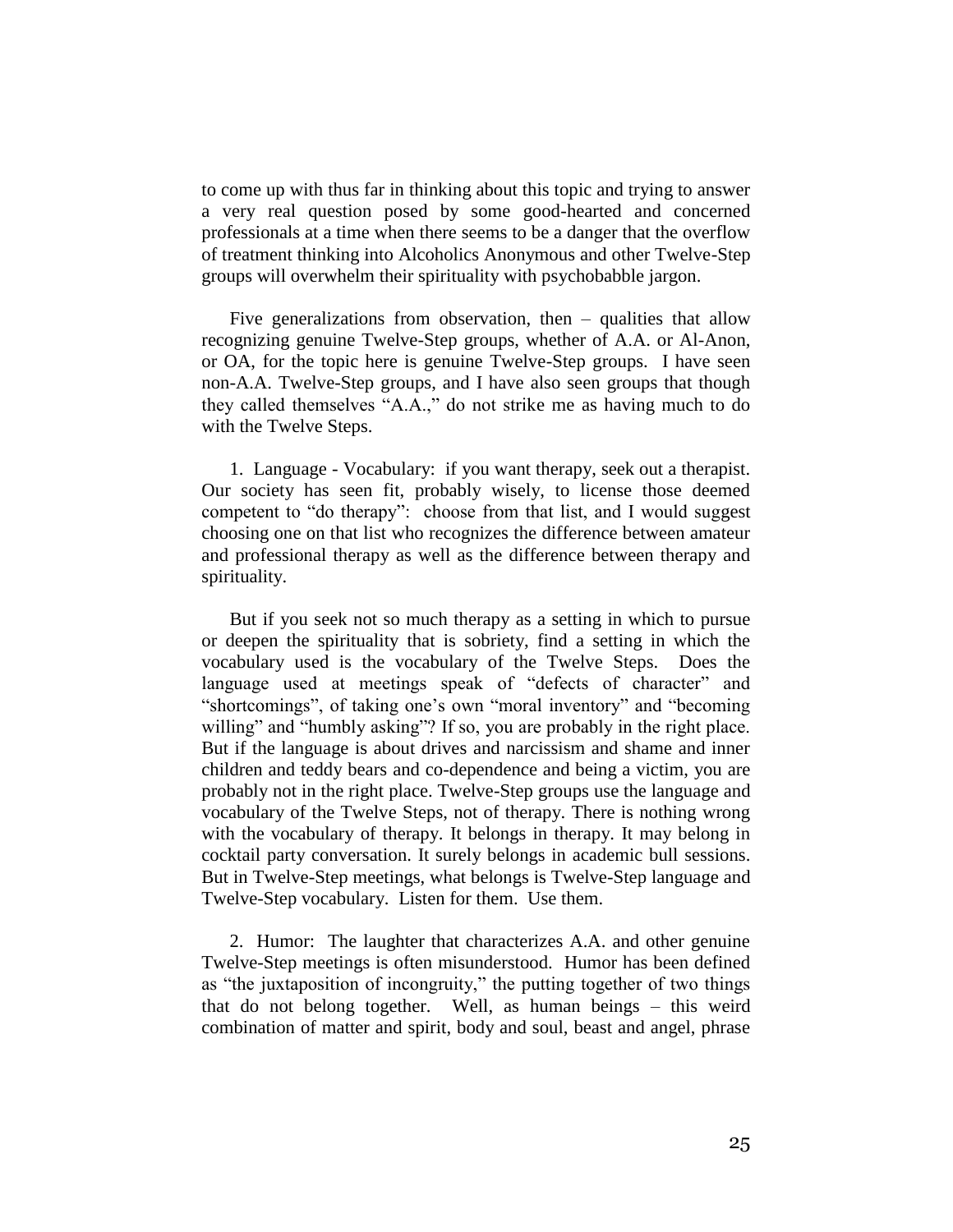it how you will – we human beings are put together funny! Except we cannot see our own incongruity; just as the eye cannot see itself, its own face, the mind cannot grasp itself, its own being. Among the greatest incongruities, of course, is "sober alcoholic," and that is why that identity is so important: it signals acceptance and embrace of our incongruity and so of our humanity.

But because we cannot see our own incongruity, we need a kind of mirror, and that is what the stories told at meetings provide. What happens at meetings is that people get up and tell stories of what they used to be like, what happened, and what they are like now, and those stories hold up a mirror in which the listeners recognize their own incongruity. The laughter that takes place in an A.A. meeting is not laughter at the speaker, it is laughter at self. This is why it is so healing. Any genuine Twelve-Step meeting will have laughter, the humor that comes from the embrace of this image of imperfection.

3. Story-Style: Listen to the stories that are told. Do they "share experience, strength and hope" by telling stories that "describe in a general way what we used to be like, what happened, and what we are like now"? Or do people at those meetings instead, as one adherent told me recently, "do some of that but mostly we tell what's happening to us and how we feel about that."

Twelve-Step meetings have a story style that "describe[s] in a general way what we used to be like, what happened, and what we are like now," as it says on page 58 in the Big Book's chapter on "How It Works." Note *describe in a general way*: this is not the Geraldo show or related obscenity. But there is that emplotment, that sequential narration that is the nature of story; and that is very different from "This is what is going on, this is how I feel about this, and my self is feeling better and I got reaffirmed three times and my inner-child feels hugged." That may be marvelous, that may be wonderful. But it is not Twelve-Step.

Please be clear that I am not condemning nor saying that there is anything "wrong" with that other style. As Robert Wuthnow's book, *Sharing the Journey*, points out, it is often helpful. It may even be "spiritual," depending on what kind of stories are told. Only it is not Twelve-Step spirituality. And that is okay. The whole world does not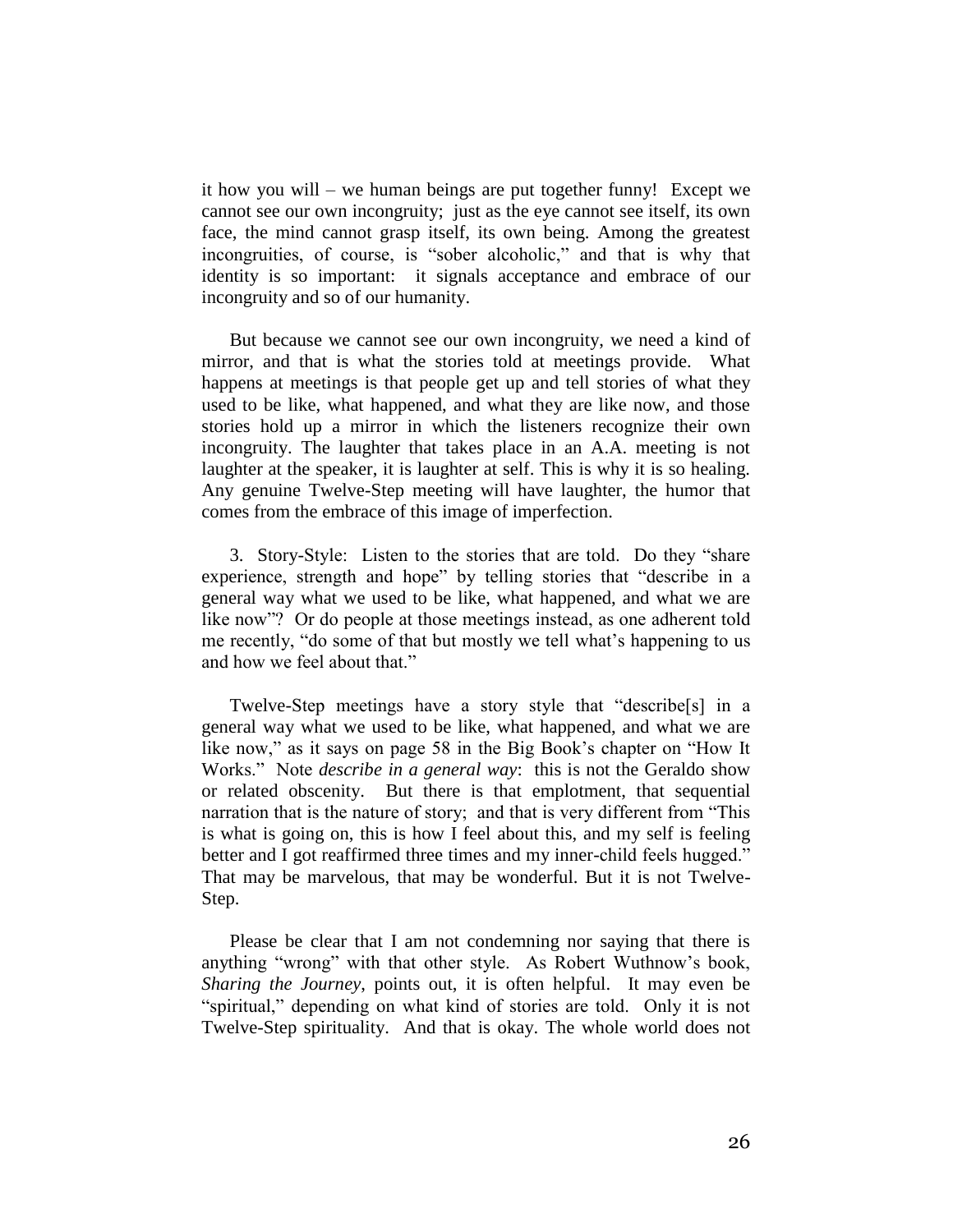have to be Twelve-Step. But there is the very real danger that if you do not call things by their proper name, you may lose them.

4. The Twelve Traditions: Like everything else in A.A., its Twelve Traditions come from its members' experience. The task of the Twelve Traditions has been described as "protecting the spirituality of the Steps." Some very sober members tell me that the Twelve Traditions are to the spirituality of the group what the Twelve Steps are to the spirituality of the individual. Bill Wilson attached great importance to the Traditions, as a letter he wrote to Father Dowling when he was working on the book *Twelve Steps and Twelve Traditions* makes clear. In it, Bill writes that he hopes the pieces on the Steps will "act as bait for reading" the essays on the Traditions. (The letter is reproduced in Fitzgerald's *Soul of Sponsorship*, pp. 55-56.)

Some Akron enthusiasts have claimed that Dr. Bob never approved the Traditions. Wrong. Read Bob's article in the September 1948 *A.A. Grapevine*, "The Fundamentals in Retrospect," where Bob talks about the need for the Traditions especially because of the ego of alcoholics. Bob saw the Traditions as a check on this ego. And that is why, in approaching any group that claims to be "Twelve-Step," I look especially for attitudes and practice in the areas of anonymity and being non-professional, and affiliations, and opinion on outside issues. One large function of the Twelve Traditions over time has been precisely to protect the Twelve Steps from confusion with anything else. Note how poorly the Traditions fit any existing expression of religion OR therapy.

If you have not yet come across this in your area, by the way, let me caution you that some professionals openly admit that they attend A.A. meetings to troll for clients. Some groups read at the beginning of meetings a request that "if you are a professional at this meeting, you should be here either because you share our common problem or because you wish to learn. This is not the place for you to seek out clients for your private practice." It is also effective, in combating this practice, just to stick with the Twelve Steps, especially their language. Meetings that seem branches of bookstores or souvenir shops invite intrusion. This is not a condemnation of all such tokens: I am Catholic in my tradition, and I know the value of sacramentals. And so I do not hate teddy bears, and I do not hate holy water or trashy reproductions of the Sacred Heart. We realize that some people, and perhaps all of us at some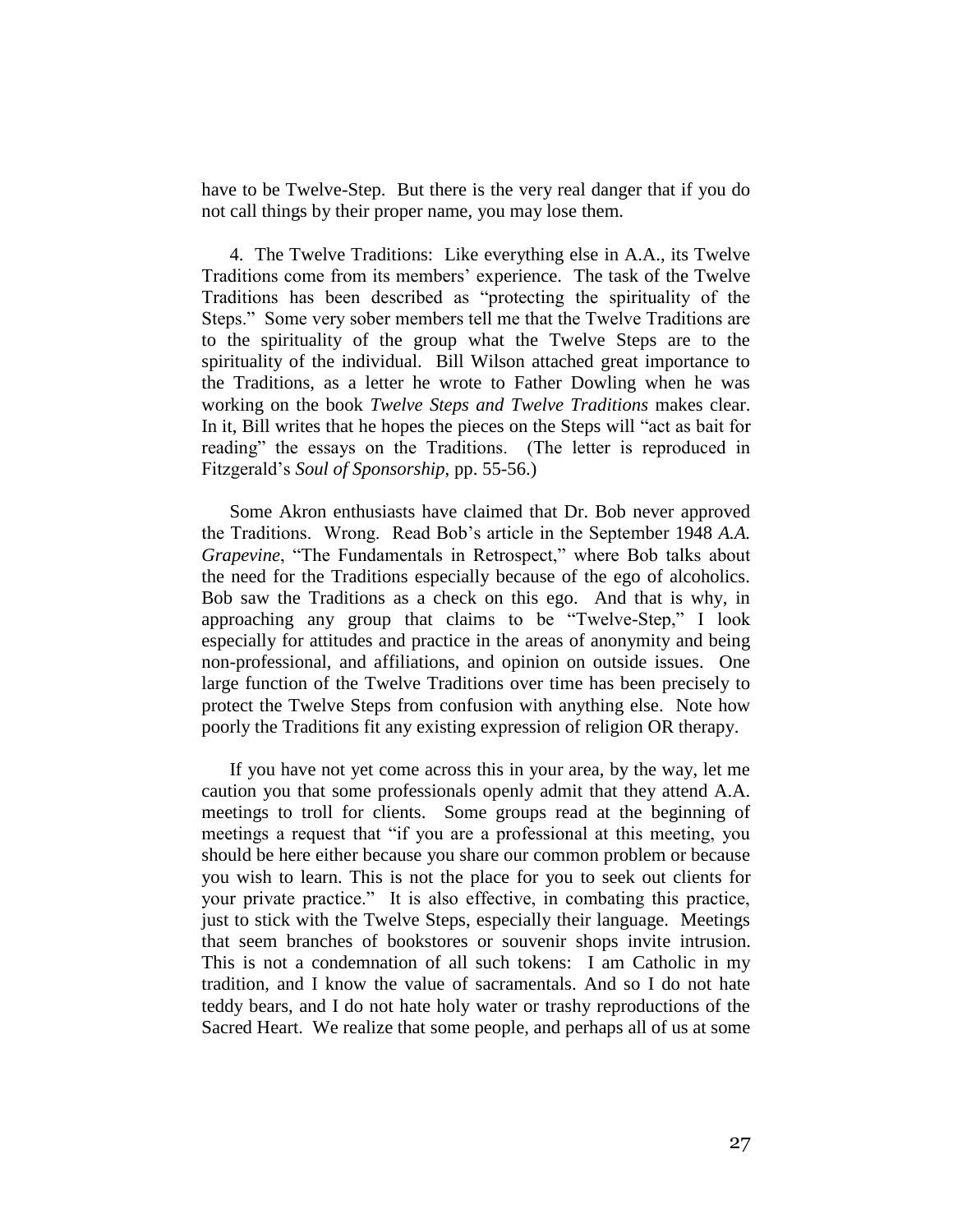times, need these things, and wise traditions make such aids available. But when the sacramental displaces the sacrament, when people choose a meeting because at this one you get a discount on sponsor bear, then the tail is wagging the donkey. Something has happened to priorities. "First Things First," it says somewhere.

5. Community: And lastly, the nature of the community. There is vast literature on groups today. The best of it recognizes that support groups and self-help groups, therapy and the recovery movement and spirituality, are different. One way that they are distinct is in their origins. People join Twelve-Step groups not because they "want to" but because they *have to*. This is a tough point. But I will never forget a speaker at an A.A. meeting who observed: "I did not come to A.A. to save my soul, I came here to save my ass. It was only years later I learned they were attached."

The problem with this criterion is that, seeing what some people get when they pursue what they need, other people want that. And that is okay: you could hardly stop it, nor, likely, would you want to stop it. But in any real Twelve-Step group the center of gravity will be among the ones who know that they *need*, for it is with them that the needing newcomers have to identify. If you listen to the stories, you can tell the difference. The sense of "need," of course, doesn't mean some kind of fear that you are going to take a drink if you do not go to this A.A. meeting on a given night. It is just that you know that unless you are at these meetings, unless you are within this fellowship, you are going to get sick in some way or another and probably eventually will drink.

Well, that's enough, I am sure. I would like to close with a final story, but I think it more important to throw this open to your questions and discussion.

Question: What about the programs for alcoholics that are not spiritual, like Rational Recovery, for example?

[EK]: This is a difficult one to answer just now, because there has been a recent split in the Rational Recovery movement, with Jack Trimpey going one way and others going off in a different direction. I really do not know much more than that it has occurred, and that many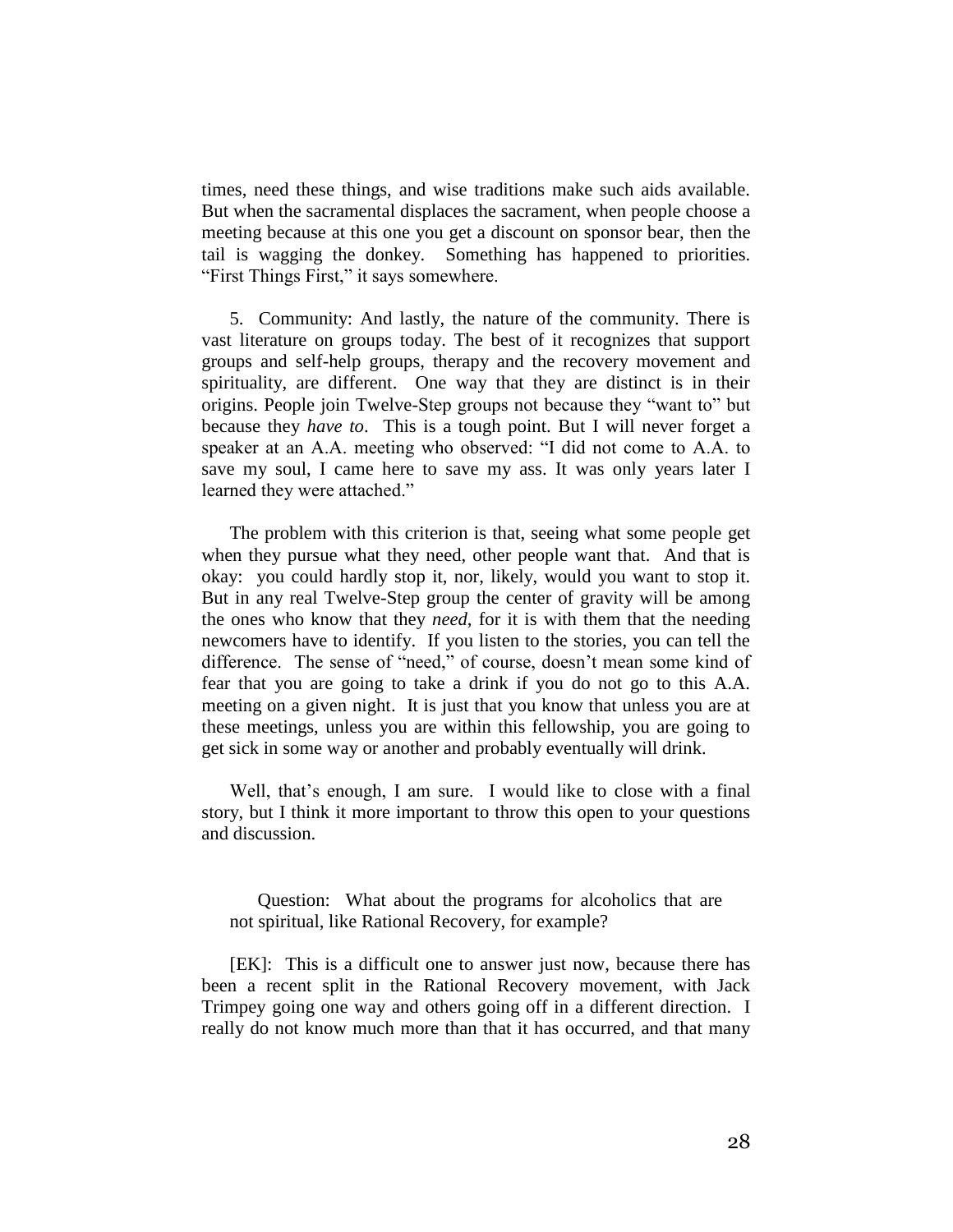who did not go with Trimpey object to what appears to be an effort by him to commercialize, sell for money, as least some aspects of that program.

But let me speak a bit more generically. At least some years ago, when I observed a couple of Rational Recovery groups, some people who went to RR because they could not stand the religion in A.A. did sort of graduate from Rational Recovery to A.A. What happened, I think, is that they found that RR was not enough for them, and they also discovered some A.A. group that was not objectionable to them.

I am finding something similar, by the way, in another program that does not oppose Alcoholics Anonymous but that objects to the use made of A.A. by the treatment industry. "Moderation Management," it is called, and coincidentally it began in Ann Arbor, where I now live. Simply stated, MM is for people who are problem drinkers but may not be alcoholics. In thinking this way, it follows the A.A. Big Book. MM does not advocate "controlled drinking" for alcoholics; it does say, agreeing with the Big Book rather than with treatment providers, that not everyone who has problems with alcohol is an alcoholic.

Moderation Management, which is a voluntary non-profit program much like early Alcoholics Anonymous, suggests guidelines for moderation. If you learn from their guidelines, and achieve moderation in drinking, fine. But a certain percentage, maybe a quarter to a third, learn from the guidelines that they cannot drink moderately, and so they move to an abstinence program, often A.A. Alan Marlatt found something similar in his program at the University of Washington, by the way. If you offer problem drinkers, young ones who would never have gone to A.A. or any abstinence program, an invitation to moderation, those who find they cannot adhere to it may choose abstinence earlier and sooner than otherwise would likely have been the case.

We all have been somewhat brain-washed by the minions of the treatment industry, so let me recall for you some things I know you have read in the book, *Alcoholics Anonymous*:

If anyone who is showing inability to control his drinking can do the right-about-face and drink like a gentleman, our hats are off to him. Heaven knows, we have tried hard enough and long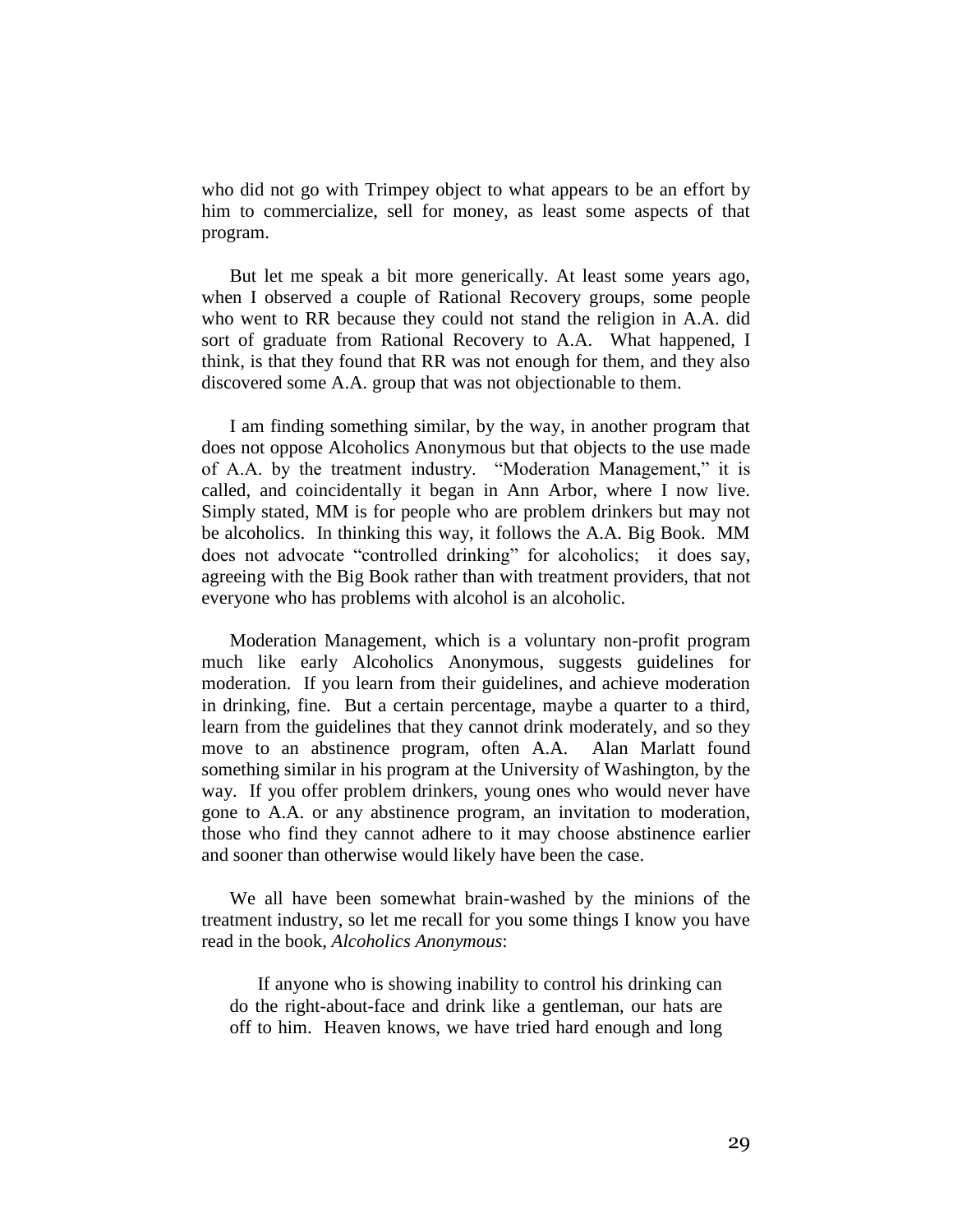enough to drink like other people! . . . We do not like to pronounce any individual as alcoholic, but you can quickly diagnose yourself. Step over to the nearest barroom and try some controlled drinking. Try to drink and stop abruptly. Try it more than once. It will not take long for you to decide, if you are honest with yourself about it. (pp. 31-32)

Earlier, the Big Book distinguishes alcoholics from *both* "moderate drinkers [who] have little trouble in giving up liquor entirely if they have good reason for it" *and* from "a certain type of hard drinker [who] may have the habit badly enough to gradually impair him physically and mentally [and even to] cause him to die a few years before his time." Such drinkers, the Big Book notes, "if [given] a sufficiently strong reason . . . can also stop or moderate, although they may find it difficult and troublesome and may even need medical attention." (pp. 20-22)

Programs like Moderation Management try to give that "sufficiently strong reason." Historians are not prophets, but I think that with the changes going on in health-care and insurance and all that, we are already beginning to see a shift where more and more people are coming into Alcoholics Anonymous from some kind of monitored moderation program than from the treatment industry that, let's remember, is barely twenty years old in its expansive, medically oriented, phase.

Let me repeat: most moderation programs, and Moderation Management is a good example, are not trying to make alcoholics into controlled drinkers. They are trying to distinguish between alcoholics and those who can control their drinking. And what that effort is discovering is that some 25 to 40 percent of the people who come asking, "Help me to control my drinking because it seems to be getting out of control," decide, "I must be an alcoholic; it's too much effort to control my drinking, so I'd better go to A.A." And the evidence we have, though admittedly as yet only slight, suggests these individuals would not have tried A.A. at this time without that other experience.

So people are finding a different route to A.A. through these moderation programs. This is part of the change that is going on. People used to come into A.A. off the street, then people came into A.A. from treatment, and now it looks like in the future, with HMOs and the trajectory of the for-profit health-care system, most people might start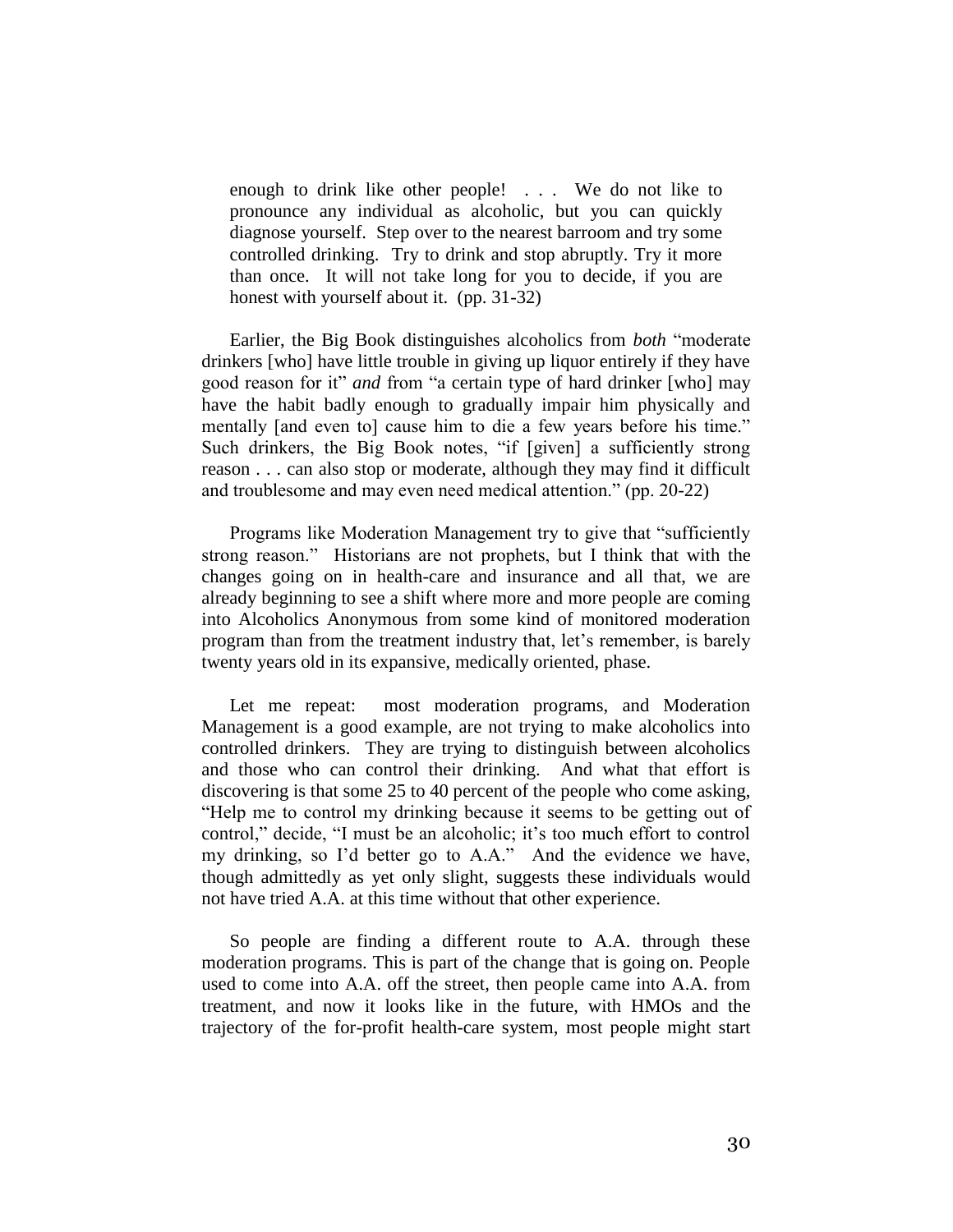coming to A.A. from these programs that aim to help people find out whether or not they can control their drinking. Admittedly, as you well know, we live in a world shaped by original sin, and so not all moderation programs have high ethical standards and are exempt from greed. But their record here is surely no worse than that of a treatment industry made up of programs that have lately devoted themselves to convincing everyone that they are addicted to something, something this particular treatment modality just happens to be able to treat, all too often at outrageous cost, especially if we compare what is offered with that first effective treatment program provided by Sister Ignatia.

But the ethical programs, and Moderation Management is one of them, make very clear that if you are an alcoholic you do not belong in them. Their thrust is: "This is not a program for alcoholics. This is a program for people who have problems but still show evidence of being able to control their drinking. This will help you to decide whether or not you can. And if you can, this program can help you do it."

Question: What you said about language and vocabulary in A.A.: what we are hearing is one facet of the variety of A.A. Isn't your criterion awfully restrictive? The fact is that today certainly more people are coming to A.A. from treatment. So the language of treatment will be in the room. Is not that yet another ordinary human development that will also be A.A.?

[EK]: It may be. My thought and feeling are that a Twelve-Step group should use, basically, the language of the Twelve Steps. Maybe that language will be glossed and commented on in these other vocabularies – yes, that is inevitable and not unwelcome: all living realities grow and change. Perhaps a parallel: certainly not every Catholic parish society is speaking today in the language of the Apostles' Creed. But there is a difference between Newman's "development of doctrine" and the kind of corruption that prefers pagan goddesses to Jesus Christ.

My concern is not theology or therapy but their practice by amateurs. Any profession has a body of knowledge and of skills that are to be learned. I respect most professionals who show that accomplishment. I have no problem when professionals use even the terms "co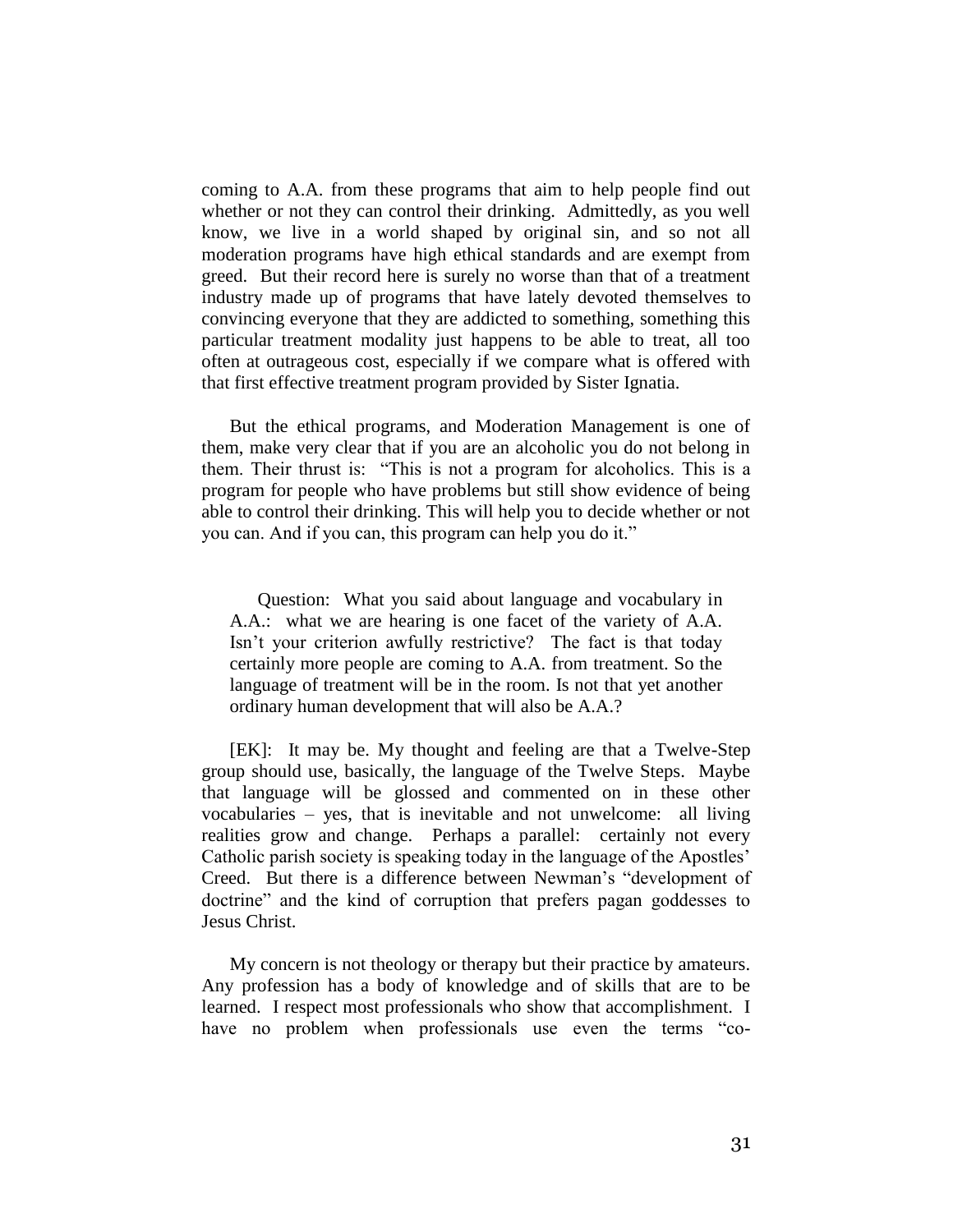dependence," or "denial." But when "denial" becomes a synonym for "You disagree with me" and "co-dependence" a slightly less vulgar way of calling someone a naive ass, we are not dealing with professionals, or at least with the kind of professionals who merit respect. Yes, as far as A.A. is concerned, people coming from different backgrounds will bring a different language. But I still think that in a Twelve-Step group one should hear at least occasional references to the Twelve Steps. Maybe it is only a reflection of my own sickness, but I need to hear about moral inventory and making amends and defects of character – I much prefer defects of character to low, or high, self-esteem.

Question: Your "need to" and "want to" point about community: Sometimes people who have been in recovery for about ten years sort of drop out and some then come back. Is this around the question of need to and want to? Do they convince themselves after years of going to meetings that, "Well, I guess I am at a point where I do not need to any more"? I am never convinced of that any more for myself.

[EK]: Your question makes clear that I did not make clear that I was speaking of why people come in the first place – I was not clear on that, so thank you. But if that is the first question, you pose an interesting second one: what happens when that sense fades? What about people who, having once had that sense, then come to feel they no longer "need to"?

Let's start by looking at the data. Old timers in general do cut down their meeting attendance. Someone has claimed that one of the reasons A.A. stopped taking its membership survey a few years ago was that the attendance of old-timers was falling off to the point of embarrassment. I do not know whether that is true or not: since they will not release the figures, who knows? From what I do know, one factor behind why they stopped taking the survey was that the membership asked "Why are you taking it? How does it help alcoholics?" and not having a good answer to that (though I think there is one), they stopped. Never forget that Alcoholics Anonymous is run by its grass-roots members, and how can you please two million alcoholics? Before second-guessing any action taken by the people at 475 Riverside Drive, ask yourself: Can you imagine anything more difficult than having nearly two million alcoholic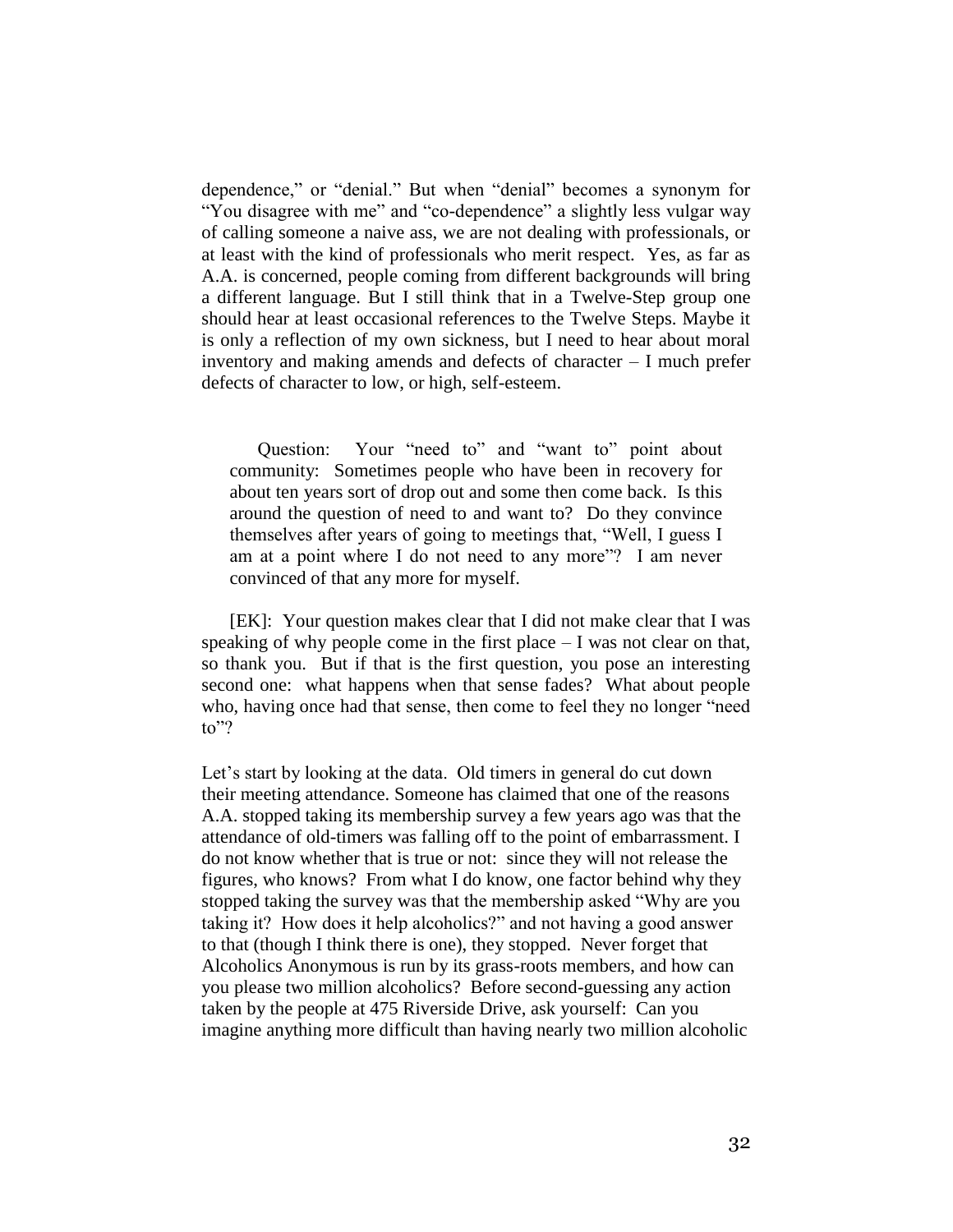## bosses?

But to your question: impressionistically, there does seem to be a falling off in frequency of meeting attendance over time, but that need not mean that these individuals no longer have a sense of needing to be there. The criterion that lasts over time, it seems to me, is the same: "If you have decided you want what we have," find the people who have what you want. Remember the classic criterion of spirituality? It has nothing to do with "feeling good"; it is "seeking out the company of the saints." And so people "keep coming back" so long as they find at the meetings those sources of identification that are the heart and soul of both recovery and community within Alcoholics Anonymous.

Sometimes, though, for diverse reasons – some having to do with invasions by people in treatment or by takers of illegal drugs with whom they find identification difficult – sometimes these "groups" start meeting informally, elsewhere. What began as "after the meeting at Ho-Jo's" becomes in a way "the meeting at Ho-Jo's." I wish I had more data; obviously, this is a tough phenomenon to study. But I do know that some of this is happening, and so the nature of the "attendance fall off" is not that clear.

Also, of course, one does not feel the "need" of which I spoke at every moment. It's sort of like those World Wide Web browsers – surely you are all into the new electronic age! – where near the upper left corner there is a button marked "Home"; and no matter how many links you pursue, and how lost you get, you know that there is that little button and you can click it and be back to where you started, where you are oriented. I think a lot of oldtimers use A.A. that way. Still, some also do "keep coming back" out of a dedication to "passing it on," as an expression of gratitude for what they have received. "I came to get, now I come to give," as some have explained their attendance to me when we have chatted. But I think that metaphor of "home" holds for a greater number. They may not come to meetings often, but they know the meetings are there, and that they can go to them. If they stay away too long, of course, changes can detract from the sense of "home" when they do drop by. But in both these cases – "home" and the "gratitude gang" – I think there is a very real sense of "need" that hangs on.

It's lunch time! Thank you very much for your courteous attention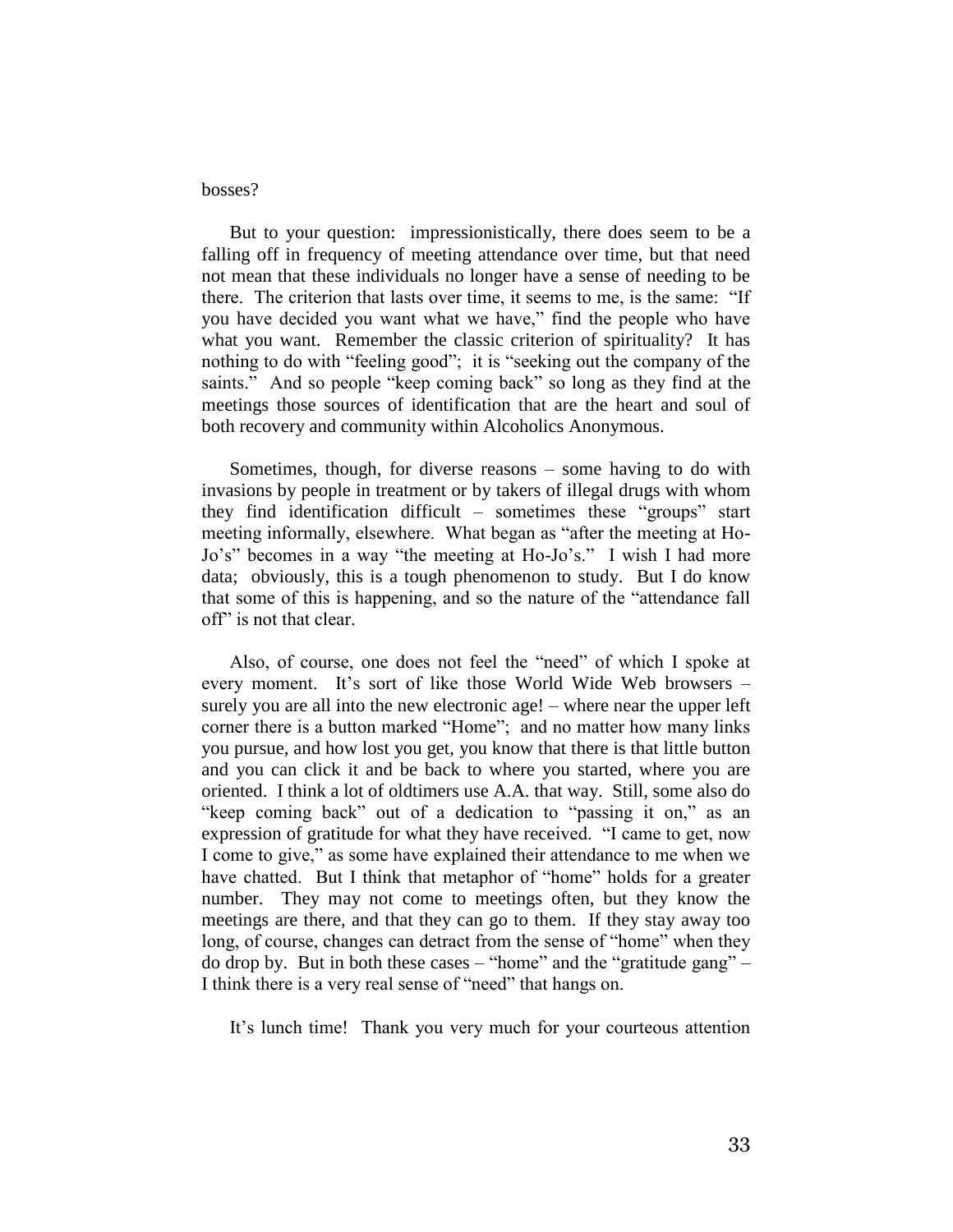and for your challenging questions. And I am grateful to you for this opportunity to share many of these ideas-in-the-rough with you. Keep in touch: I need to keep hearing your own "experience, strength, and hope."